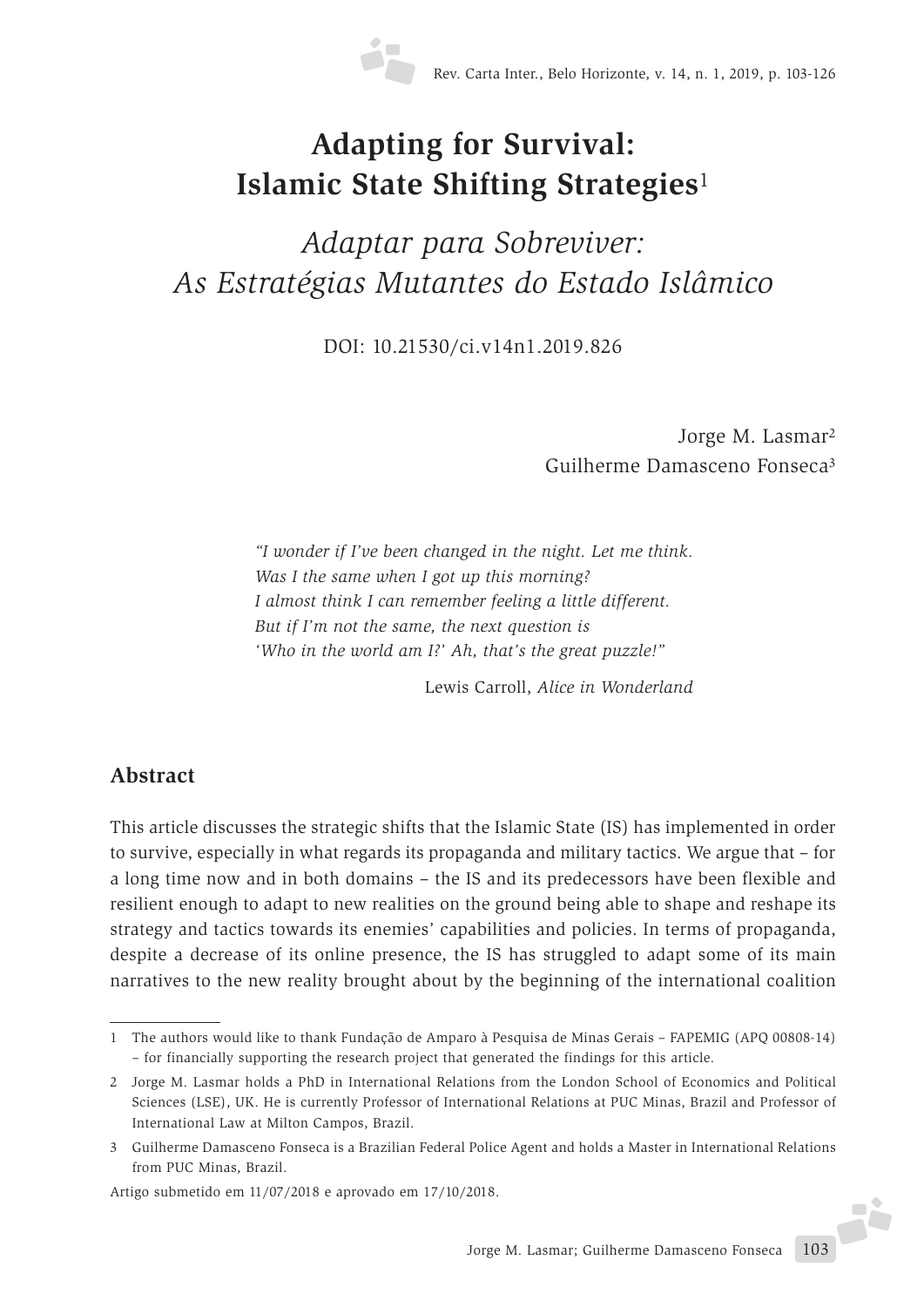attacks. However, evidence seems to suggest that the group will likely be able to maintain its online relevance yet for some time. Regarding its military tactics in Syria and Iraq, history and current evidence points to a return to its insurgent roots. This seems to be corroborated by the group's current increasing resort to terrorism and guerrilla tactics. Lastly, we argue that it is still premature to either claim the rebirth of the IS or to declare its demise.

**Keywords:** Islamic State; Iraq; Propaganda; Insurgency; Terrorism.

#### **Resumo**

Este artigo discute as mudanças estratégicas que o Estado Islâmico (EI) tem implementado para sobreviver, especialmente no que diz respeito à sua propaganda e táticas militares. Argumentamos que, já há muito tempo e nas duas áreas, o EI e seus predecessores têm sido flexíveis e resilientes o suficiente para se adaptarem às novas realidades locais e moldarem e adaptarem suas estratégias e táticas às políticas e capabilities de seus inimigos. Em termos de propaganda, apesar de uma diminuição de sua presença on-line, o EI tem buscado adaptar algumas de suas narrativas principais à nova realidade trazida pelo início dos ataques da coalizão internacional. Contudo, a evidência aponta que o grupo provavelmente ainda será capaz de manter sua relevância on-line por algum tempo. No que diz respeito às suas táticas militares na Síria e Iraque, a história e as evidências atuais apontam para o retorno às suas raízes insurgentes. Isto parece ser corroborado pelo crescente recurso ao terrorismo e às táticas de guerrilha pelo grupo. Finalmente, argumentamos que ainda é prematuro declarar o renascimento ou a morte do EI.

**Palavras Chave:** Estado Islâmico; Insurgência; Iraque; Propaganda; Terrorismo.

#### **Introduction**

ż.

Over the last three and a half years, the Islamic State4 (IS) has been suffering uncountable defeats. The group has now lost over 90% of the territories it once controlled (HASSAN, 2017a; 2017b). The Iraqi and Syrian governments have even declared the defeat of the group while US has already signaled that the IS is no

<sup>4</sup> In this article, we chose to use the expression "Islamic State" to refer to the group also known as ISIS (Islamic State of Iraq and al-Sham); ISIL (Islamic State of Iraq and the Levant), or Daesh (al-Daula al-Islamiya al-Iraq wa Sham), since this is its most commonly used denomination. We are aware that the term "Islamic State" is inadequate to refer to the group as not only it is not a state but also several Islamic leaders strongly contest the "Islamic" nature of the group. Therefore, following Jacques Derrida, the use of this expression in this article should be understood as being "under erasure". In Derrida's words, being under erasure means that even though "these terms are problematic we must use them until they can be effectively reformulated or replaced."(DERRIDA, 1983, p.3).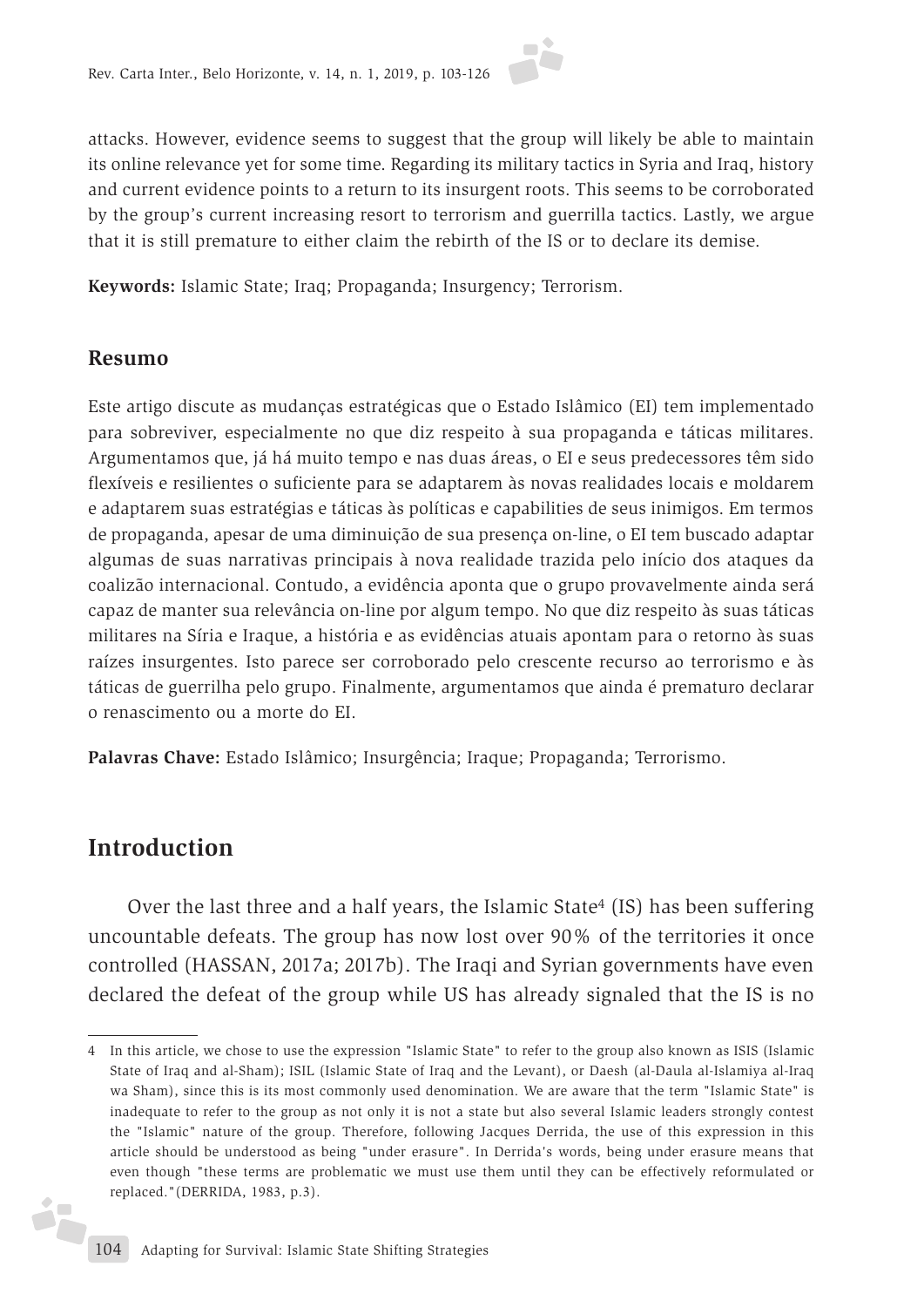longer at the top of its security agenda (JOSCELYN, 2018). Nevertheless, many analysts have been warning that territorial losses of the organization does not necessarily imply its demise. In fact, there are increasing signs that the group may not even have been militarily defeated, let alone ideologically socially and politically (CLARKE; MOGHADAM, 2018).5

Evidence $6$  now suggests that the group has been recalibrating its strategies in at least two important areas – propaganda and military tactics – both of which will be the focus of this article. In order to understand how IS has been adapting its strategies in light of recent setbacks, we undertook a thematic analysis of its primary sources. To be more specific, we analysed their propaganda material as drawn from the *Al Hayat* Media Centre and *Al Furqan* as well as content drawn from social networks, especially Twitter. This analysis was further corroborated by the use of secondary sources. Amongst the secondary sources used, we opted for working mainly with material produced by local and/or on-the-ground researchers such as consultants of the Iraqi government (e.g. Renad Mansour and Hisham Al-Hashimi) as well as Syrian academics (e.g. Hassan Hassan and Aymenn al Tamimi). This was in part a deliberate choice and in part a decision incentivised by the content of this piece. Given that we are discussing on-going events that are continuously evolving, there is thus far, little engagement with this subject in academic publications. However, we have also consciously attempted to balance our secondary sources by also leveraging publications by academics from the global North whose research focusses upon monitoring the publications and/or strategic shifts of the Islamic State.

Thus, we will first shed light on the extent to which IS's virtual productions have decreased since its territorial losses as well as highlight the key shifts in its narratives since the beginning of the attacks by the international coalition in Syria. However, while this article clearly demonstrates that IS's propaganda structure is flexible enough to guarantee a degree of relevance in the near future, it is further stressed that the key problem with the idea of a "Virtual Caliphate" is that it falls into the trap of believing that the organization is already permanently defeated on the ground. In light of this assertion, we analyze how the IS has been adapting

<sup>5</sup> See also: JOSCELYN, 2018; DEMPSEY, 2018; HASSAN, 2017a; 2017b; 2017c; BURKE, 2017, BUNZEL, 2016; 2017; COTTEE, 2017; COCKBURN, 2018; 2017; Al-AZM, 2017; MANSOUR; AL-HASHMI, 2017; BAHNEY; JOHNSTON, 2017; ABRAMS, 2017; MESEROLE, 2017; SKY 2017.

<sup>6</sup> This article is based on a thematic analysis of Islamic States' primary sources. To be more specific, it is based on an analysis of their propaganda material as drawn from the Al Hayat Media Centre and Al Furqan as well as content from social networks. This analysis is further corroborated by secondary sources (see references).J.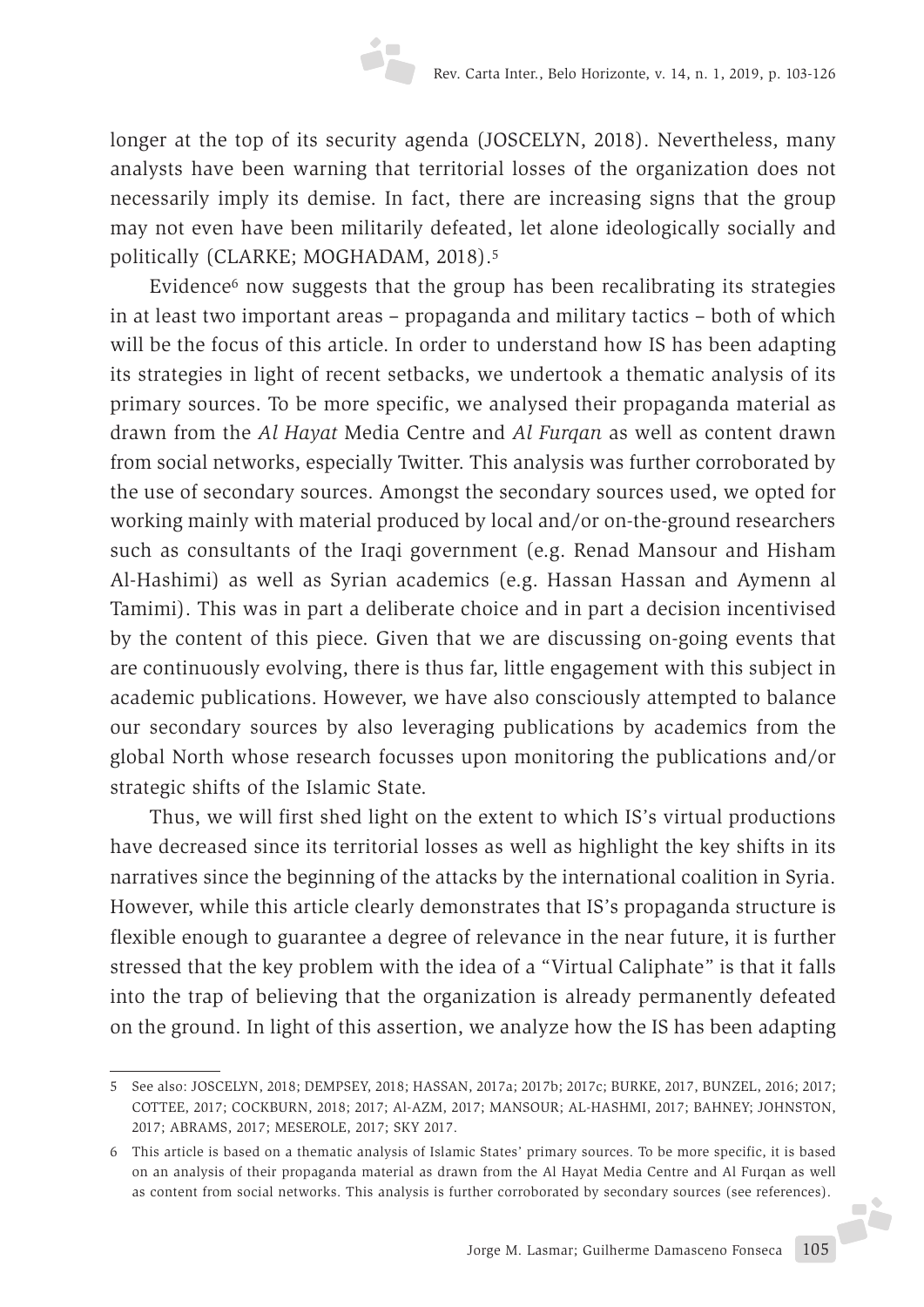its military approach in order to, first and foremost, survive thereby waiting for a more promising moment in which to re-invigorate their armed struggle. Finally, we peruse some possible scenarios for the IS's future, especially the two most likely outcomes under discussion today: the first, that the IS is definitively finished, and the second; that the group, although weakened, will rise once again. In contrast, we posit that it is still too early to reliably predict either outcome.

### **A "Virtual Caliphate"?**

The term "Virtual Caliphate" was initially used by the media and academia around 2015 less than a year after the organization proclaimed the creation of an Islamic Caliphate in the Levant. Winter was one of the first analysts who used the term to describe the entire apparatus of IS propaganda. He used the term virtual Caliphate to refer not only to IS's propaganda structure and capacity but also to incorporate its strategy and support network comprised by formal members, informal fans, disseminators and "media operatives"7 (WINTER, 2015a; 2015b). Nevertheless, as the group progressively loses control of its territories inside Syria and Iraq, the term "Virtual Caliphate" has begun to be used in a different meaning. The term has recently been used to express the idea that the IS will survive only on the virtual battlefield relying on its online presence and propaganda strategy to both endure and retain its appeal. As it will be discussed below, this understanding is deeply problematic as it is founded upon the premature premise that the IS is facing an irreversible defeat on the ground (HASSAN, 2017b)<sup>8</sup>.

Indeed, it is likely that the organization and its ideology will survive on the internet<sup>9</sup> (WINTER; PARKER, 2018). It will probably maintain itself as one of the most prominent Sunni jihadist groups, at least for the next few coming years

é<sub>r</sub>

<sup>7</sup> In 2016, the IS published a document named "Media operative: You are a Mujahid too". It reveals the extent to which the organization made efforts to inflate the ego of its online supporters by equating their importance to those who fights on battles. The IS argues that the jihad fought with words can be even more important than the jihad with the sword and thus considers its online fans who share jihadist contents true "virtual warriors" (WINTER, 2017a).

<sup>8</sup> See also: CLARKE; MOGHADAM, 2018; INGRAM; WHITESIDE, 2017.

<sup>9</sup> Although it is probable that the IS ideology will survive online for some time yet, its ideology and part of its appeal has been intimately linked to the territorial aspect of its project. In this sense, the failure of the Caliphate may harm the IS'S attractiveness (COOLSAET, 2017). However, the extent to which it will impact the appeal of its narrative is still unknown as the narrative itself has also been adapting to the losses. See also: CLARKE; MOGHADAM, 2018; WINTER, 2017a; GAMBHIR, 2016.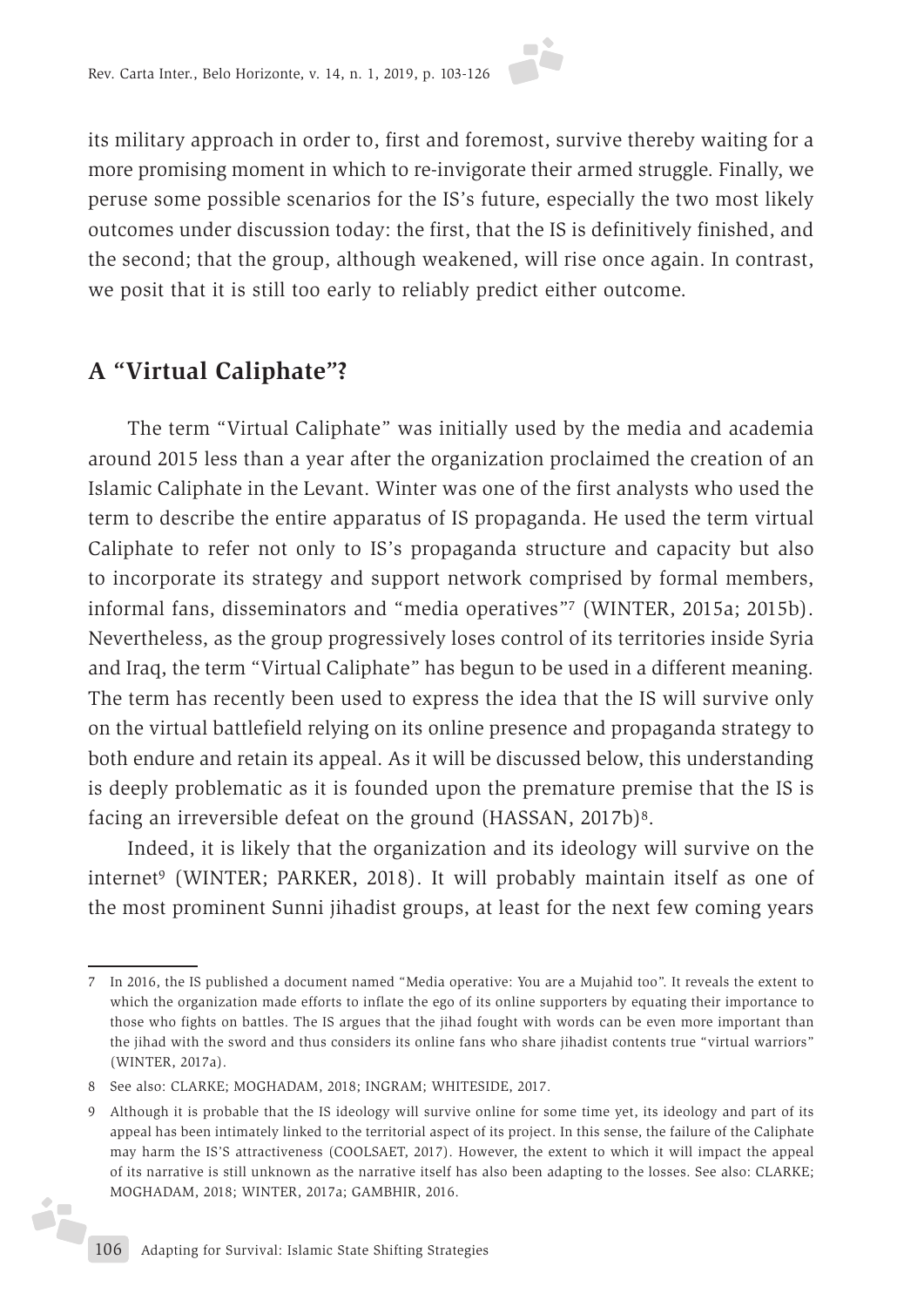$(GAMBHIR, 2016)^{10}$ . The IS has long created a resilient propaganda strategy and structure that has been proving to be able to endure even in the face of both the reduction of its output capacity<sup>11</sup> as well as the more controlled and policed internet  $(WINTER, 2017b)^{12}$ . This resilience can be attributed to both the operational and material (content) characteristics of the IS's propaganda machinery. On the operational side, the IS's internet propaganda machinery is operated by different kinds of media operatives<sup>13</sup> – such as formal and informal members – which grants it a strong capacity to adapt under unfavorable circumstances (LISTER 2015a; 2015b)14. On the material perspective, the very IS´s narratives have been constantly changing and diversifying since the group began to dominate vast swaths of territory in 2014 to better reflect their social reality and needs (WINTER, 2015a; GAMBHIR, 2016). In fact, there are already evidences that the organization has been recalibrating its messages and overall narrative since its leaders realized that territorial retraction was inevitable (WINTER, 2017b).

In this sense, it is useful to shed a light on how the messages and their contents changed since the declaration of the Caliphate in 201415 before analyzing how the IS has been adapting its narratives and propaganda to survive after the recent

<sup>10</sup> See also: WINTER; PARKER, 2018; WINTER, 2017a.

<sup>11</sup> According to Winter (2017c), during its height, the organization was able to publish more than 200 media outputs weekly (including videos, radio programs, magazines and photo reports), as well as daily claims about its military operations. Evidence suggests that media officials had a direct line to the Caliph himself and their work pervaded every aspect of the group in order to create a brand and a utopia of a perfect and functional state. Currently, the IS can hardly release 20 media outputs weekly with the utopian message being replaced by a nostalgic feeling of missing the glorious days of the Caliphate (WINTER, 2017b). As this reduction of its publishing capacity coincides with its territorial losses, it can be inferred that a great part of its propaganda was dependent on its territorial control. However, this decrease can also be explained by Intelligence, counterterrorism (as many strategists and media centers were neutralized by air strikes) and cyberwarfare actions (WINTER; PARKER, 2018; WINTER, 2017d).

<sup>12</sup> See also: VIDEO; STERN; BERGER, 2015; WEISS; HASSAN, 2015; ZELIN, 2015.

<sup>13</sup> IS has crowdsourced its propaganda in an unprecedented way relying on formal and informal members and followers to spread its publications (BARRETT, 2014). These informal members can act as "disseminators", IS fans who share their beliefs and ideology and helps the group by sharing all the IS'S official content (BARRETT, 2014; WINTER; PARKER, 2018). Some informal members even produced their own propaganda supporting the group. These informal members have already become increasingly important due to the decrease of IS'S official production. In fact, the informal propaganda is currently responsible for most available pro-IS online material (WINTER; PARKER, 2018). These unofficial "operative member" are one of the reasons why IS can sustain its presence on the internet.

<sup>14</sup> See also: WINTER, 2017a, 2017b; GAMBHIR, 2016; STERN; BERGER, 2015; WEISS; HASSAN, 2015; ZELIN, 2015, WARRICK, 2015.

<sup>15</sup> The declaration itself represented a turning point regarding the group's propaganda. Although they were already active online before, the declaration of the creation of a Caliphate allowed the construction of new narratives related to the utopian idea of a "truly" Islamic state being constructed on earth (LASMAR; FONSECA, 2017).J.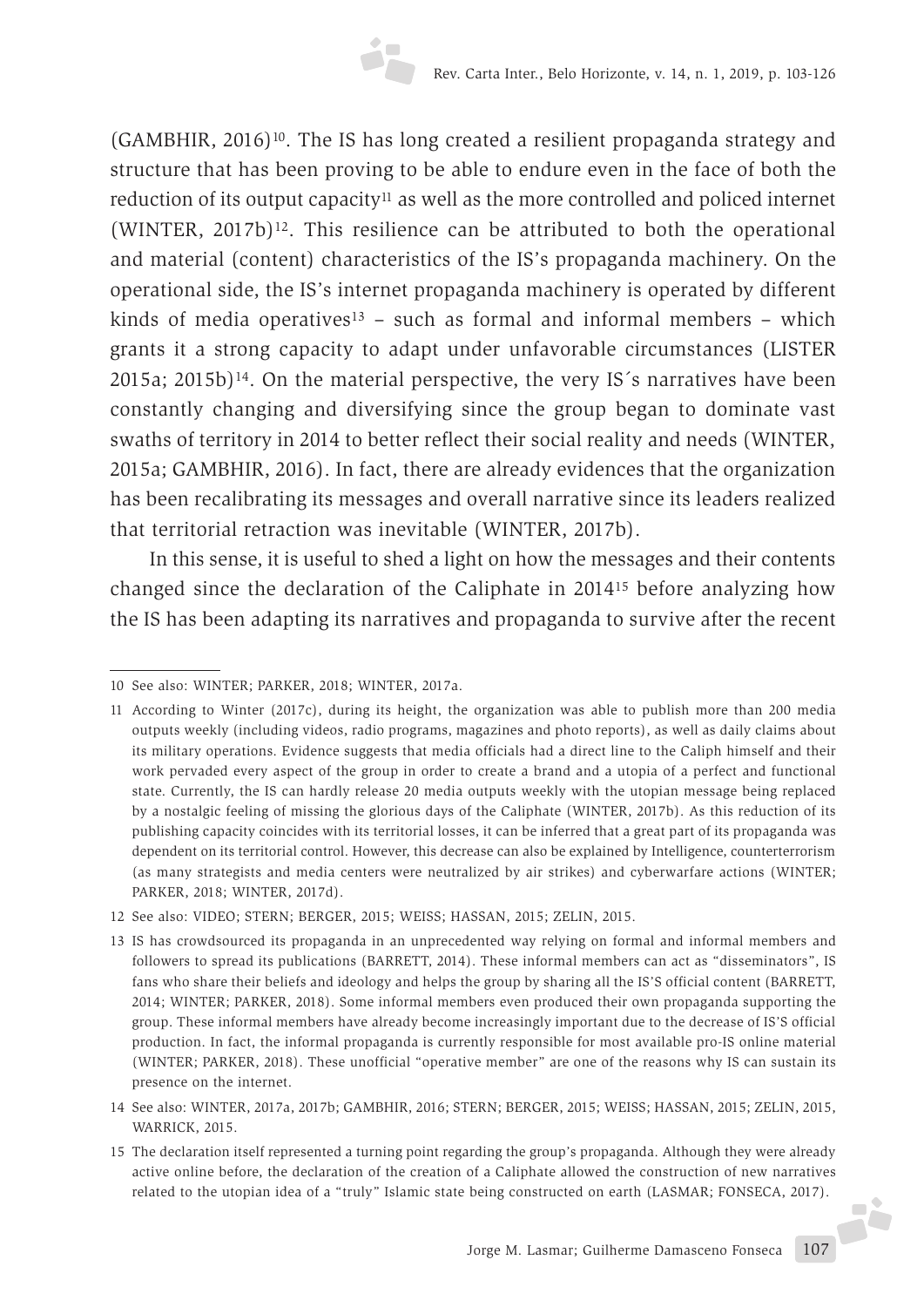

In terms of the propaganda's content, one can identify at least nine recurring themes: 1) the religious obligation to migrate to the Caliphate; 2) sectarianism; 3) discrediting competition; 4) brutality; 5) mercy; 6) victimhood; 7) war; 8) sense of belonging; and 9) utopianism (GARTENISTEIN-ROSS; BARR; MORENG, 2016; WINTER, 2015a; 2015b). Possibly one of the main theme in IS's propaganda after the declaration of the Caliphate was the narrative that framed the migration to IS's controlled territories in the same lights of the religious obligation of able Muslims to migrate from one's home when they are persecuted and unable to practice their religion (*Hijra*). This narrative helped portrait the migration to the so-called Caliphate as a religious obligation amongst those who accepted such discourse and consequently helped to attract thousands of foreign volunteers to their ranks. However, as the territorial losses increased, the IS almost stopped invoking religion in order to pressure Muslims to travel and join the group (WINTER; PARKER, 2018). Another important recurring narrative is the discredit of other rival groups –

ó.

<sup>16</sup> See also: WINTER, 2015a; WEISS; HASSAN, 2015; STERN; BERGER, 2015; COCKBURN, 2015, McCANTS, 2015.

<sup>17</sup> See also: WEISS; HASSAN, 2015; STERN; BERGER, 2015; ZELIN, 2015; ALI, 2015; WINTER, 2015a; 2015b; COCKBURN, 2015.

<sup>18</sup> See also: EL-BADAWI; COMERFORD; WELBY, 2015.

<sup>19</sup> See also: TARRAS-WAHLBERG, 2016; SALTMAN; SMITH, 2015; ALI, 2015.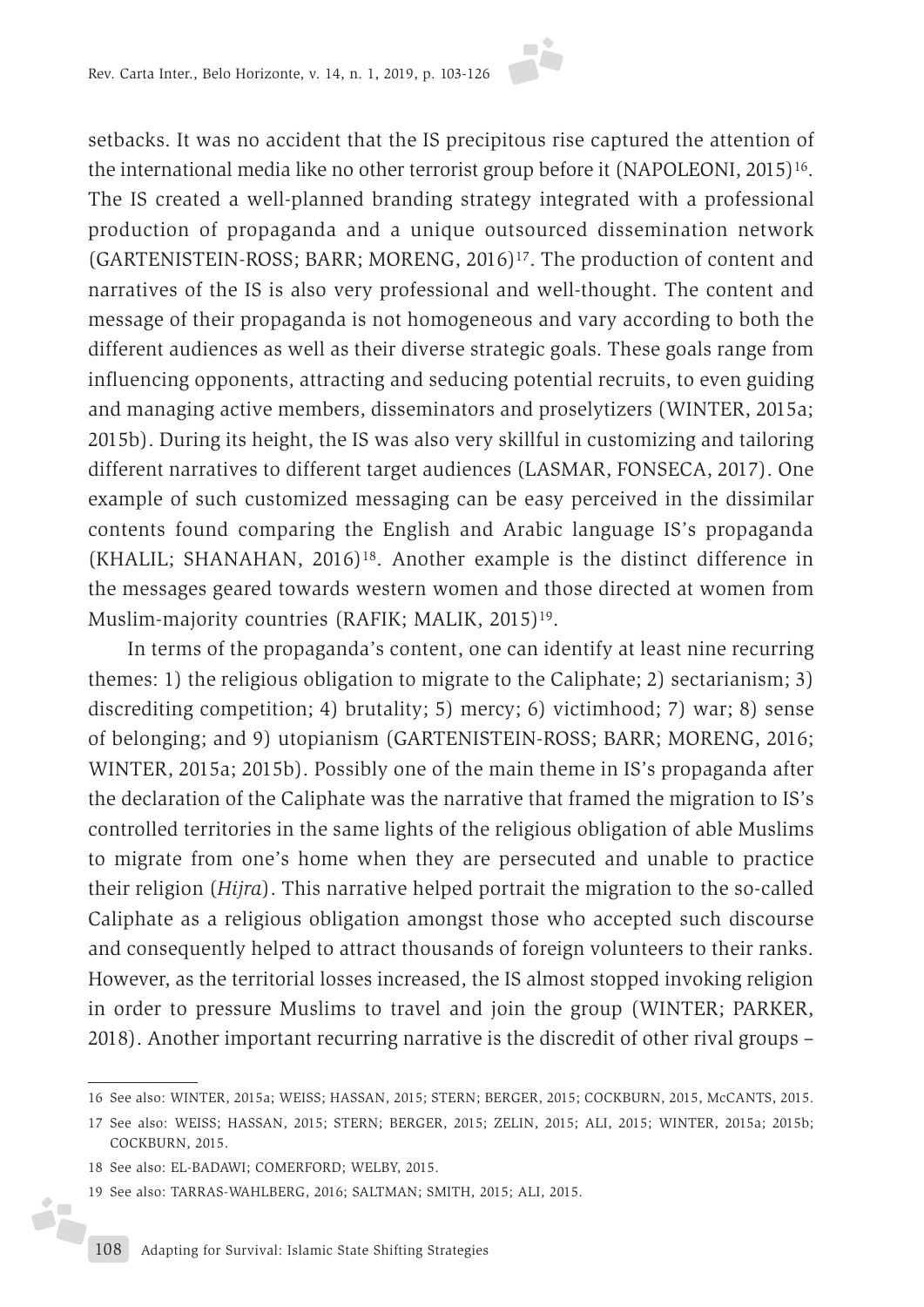especially *Al Qaeda* – and the sectarian message fueling conflict between Shias and Sunnis20 (VALLEE, 2015). Another important aspect of its propaganda has been the displays of brutality used to support their triumphalism<sup>21</sup> (WINTER, 2015a; 2017b). The carefully designed use of violence in their propaganda sought to intimidate adversaries, warn local populations of the dangers associated with espionage or dissent, provoke outrage from the international media and cause hasty and unwise decisions from hostile countries (WINTER, 2015a). The triumphalism, in its turn, sought to prove that not only their victories were the sign that their ideals were righteous and had God's blessing, but also to highlight the fact that those who joined the group were part of the few enlightened ones (LASMAR; FONSECA, 2017). Thus, war and violence has always played an important element of their propaganda and it is present in roughly 92% of the IS's current propaganda. However, despite the fact that the IS initially tried to deny its recent military defeats, it has been forced to abandon the triumphalist discourse. The IS still relies on violent images related to the war in Syria and Iraq – such as battles, armored vehicles and martyrdom operations – but has increasingly focused more on its external operations and the promotion of terrorist attacks around the world. This is especially true after mid 2015 when the international coalition began to bomb its positions (CLARKE, 2017; LASMAR; FONSECA, 2017). Thus, currently, violence and brutality persist in their propaganda materials and narratives. Nevertheless, the way violence is framed has significantly changed revealing an underlying shift in their objectives. The narrative of violence is no longer used with the objective of recruiting or demanding the migration to its territories. Rather, it has become geared towards the instigation and guidance of worldwide terrorism (WINTER; PARKER, 2018; WINTER, 2017d).

"Mercy" is another powerful sentiment commonly explored in their material. Aimed at potential fighters of other groups as well as civilians who are looking for a "second chance", the IS is portrayed as a merciful group that can forgive any previous sins committed by their new recruits. "Victimhood" and "belonging"

<sup>20</sup> Sectarianism is not only an intrinsic part of IS's ideology but also historically crucial to its strategy. Even now, while the dream of the Caliphate was at least interrupted in the Middle East, the IS continues to instigate sectarian tensions by targeting Shias and even Christians in countries such as Afghanistan and Egypt (HUME, 2018; HASSAN, 2017c).

Jorge M. Lasmar; Guilherme Damasceno Fonseca 109 21 However, since the group can no longer boast about its military victories, the IS currently avoids repeating the idea that its successes in the battlefield against infidels were enough proof that the Caliphate project was sanctioned by God thus abandoning most of the triumphalism present in its older statements. As its military victories and territorial control were important features of its narrative, it is possible that the territorial losses will have a significant impact in the attractiveness of its propaganda.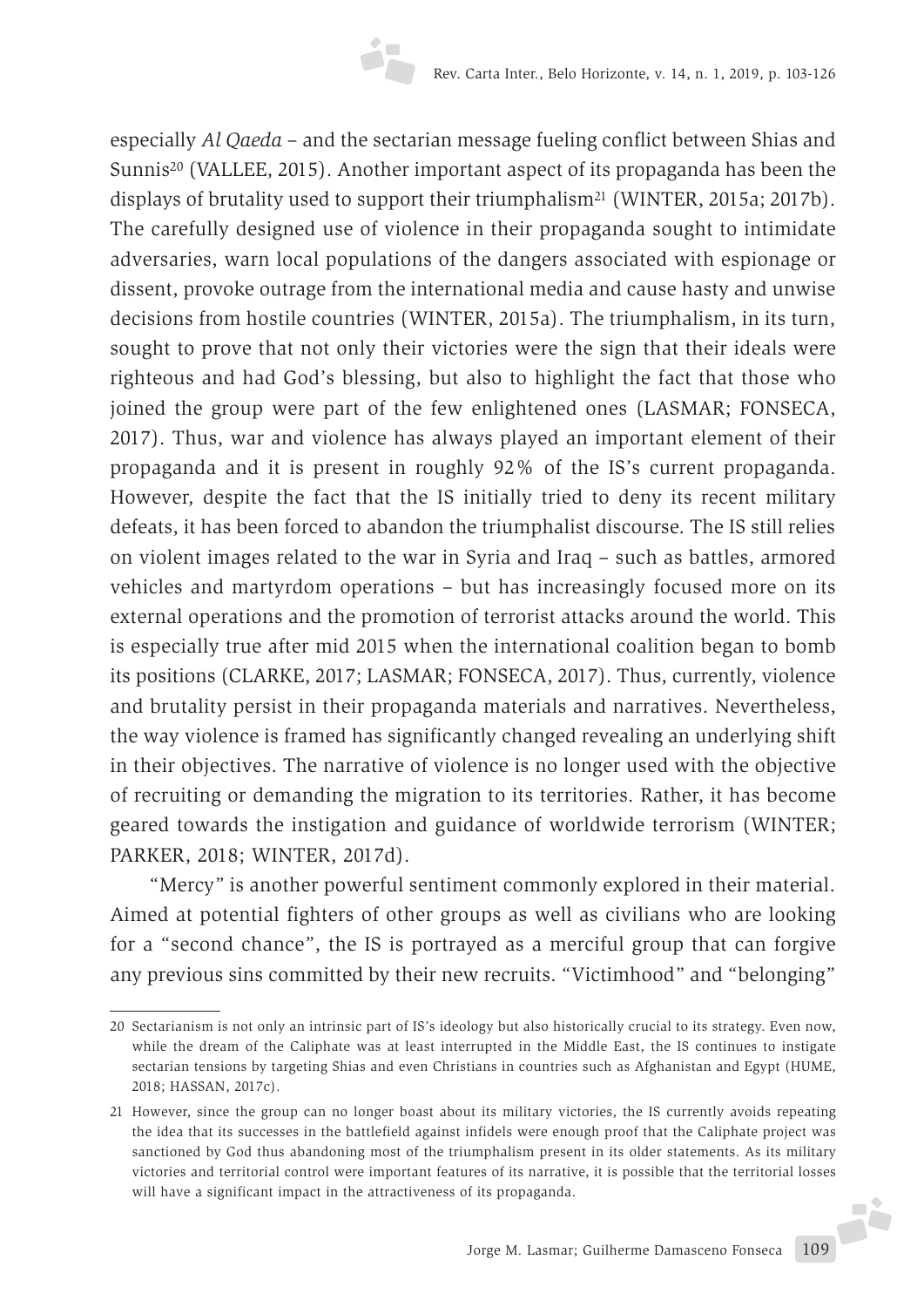are another classic and recurrent themes in the propaganda of all jihadist groups which also figures in a significant share of IS's publications<sup>22</sup>. The first conveys the message that Muslims worldwide are victims at the hands of a perceived global war against Islam. The latter was mostly drawn to its western recruits and used to emphasize the idea of brotherhood in the Caliphate (WINTER, 2015a). Although these two narratives will always exist, their use has considerably decreased due to the IS's territorial losses (WINTER, 2017d). However, the feeling of "victimhood" is being reshaped to explore a feeling of nostalgia about the "unforgettable days" of the Caliphate, a project only momentarily interrupted. However, the most impacted narrative is that about the utopian life in the Caliphate. In 2015, the propaganda about the utopian life in the Caliphate represented more than a half of its media output painting a perfect civilian life ranging from free schooling and thriving agriculture to an exemplar social welfare. Today, the depictions of the Caliphate utopia have almost vanished with only some nostalgic productions about its glorious days remaining (WINTER, 2017b; 2017d).

However, one of the most important shifts in IS's propaganda in the last 3 years is that related to the far-near enemy dilemma (CLARKE, 2017). Traditionally, the IS and its predecessors have always chosen to focus on its closer enemies, i.e. the "apostate" regimes ruling Muslim-majority countries (near enemy). Even while considering *Al Qaeda* in Iraq – the most famous IS's predecessor – it disobeyed Bin Laden's instructions of focusing the attacks on the United States of America (far enemy). Nevertheless, after the beginning of the coalition strikes in 2015, IS's propaganda increasingly began to instigate terrorist attacks abroad, especially in the Western far enemy countries. Even though most part of the group's energies were spent on local battles against its adversaries on the ground, the IS propaganda became more and more interested in portraying any violence against Western civilians as a legitimate retribution against the coalition (LASMAR; FONSECA, 2017). Insofar as the group was losing control of most of its territories, the messages that instruct and instigate international terrorism against its "far enemies" became one of its main narratives. The scale and number of attacks attributed to IS (being it inspired or directed) in the West after 2015 further blurred the lines between the

j.

<sup>22</sup> During its height, between 2014 and 2015, the IS used the narrative of victimhood less than other jihadist groups since it was trying to portray itself as victorious and invincible army. The IS has always overstated its gains while also downplaying its losses and vulnerabilities (GARTENSTEIN-ROSS; BARR; MORENG, 2016). However, after the beginning of coalition's bombings, the group started to develop the thesis of an existent international conspiracy against the Caliphate and the Muslim world (FRONSOM; SIMON, 2015; LASMAR; FONSECA, 2017).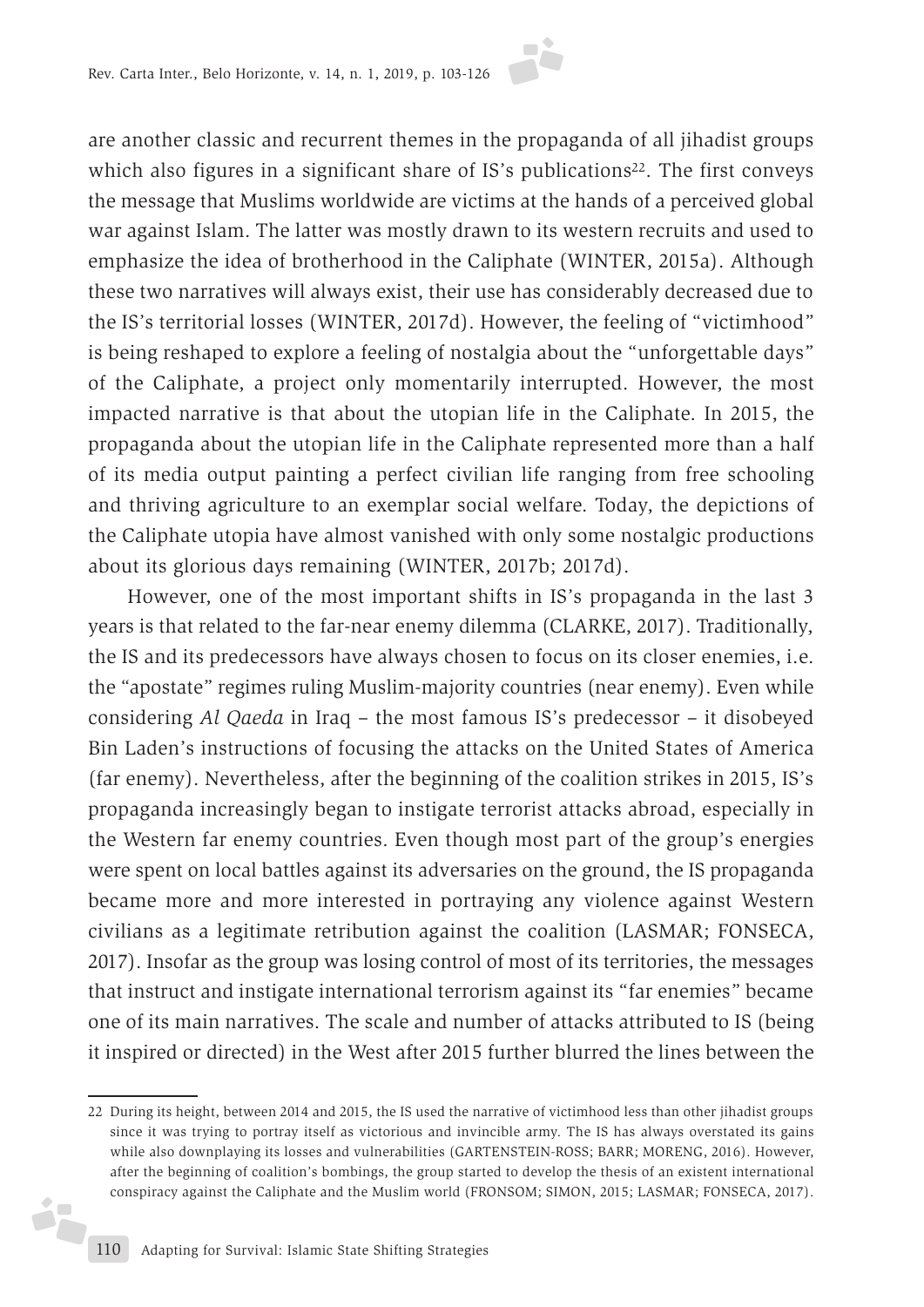far/near enemy focus. Furthermore – and rather unfortunately – since the group began to change its focus, it has become more effective on inspiring, facilitating and enabling foreign terrorist entrepreneurs than *Al Qaeda* in its best moments<sup>23</sup>.

There is yet another interesting revision on the IS's narrative. From the moment the group's setbacks became evident, the group has been relying more often on classic jihadist concepts such as "long war". This is because they want to downplay its defeats by painting them as a merely temporary complication. The IS has ever since sent messages conveying the idea that they are fighting a cross-generational war. Therefore, according to the IS's leaders, the apostates and the "enemies of Islam" are being deceived by thinking that the loss of territories equals the IS's demise (HASSAN, 2017b; COTTEE, 2017). An audio released in 2016 by the then IS's number two, al-Adnani, is a good example of how the group started to change its narrative insofar IS's setbacks was becoming undeniable (CLARKE; MOGHADAM, 2018)24:

> Whoever thinks that we fight to protect some land or some authority, or that victory is measured thereby, has strayed far from the truth. Oh America, would we be defeated and you be victorious if you were to take Mosul or Sirte or Raqqa? Certainly not! We would be defeated and you victorious only if you were able to remove the Quran from Muslims' hearts (AL-ADNANI Apud COTTEE, 2017, p. 1).

More recently, the IS has also re-calibrated their narratives regarding hot-topics such as the Israel-Palestine conflict. Even more so after Trump recognized Jerusalem as Israel's capital and decided to relocate the American embassy from Tel Aviv. The IS has become increasingly critical and vocal about the Palestine authorities and organizations such as Hamas. In their view, these groups should call for less words and more action. The IS takes advantage of Trump's moves to criticize other Islamist groups: "sixty years and Jerusalem has been in the hands of Jews, and it is only now that people cry when the crusaders announced it today as their capital" (OSTAEYEN; HAMMING, 2018, p. 1).

<sup>23</sup> The IS not only proved to be more effective on using internet, and especially social media platforms but also was more efficient on taking advantage of more recent apps which provide the possibility to encrypt messages. Some attacks initially attributed to lone actors were later classified as "directed attacks" or even "remote controlled" by the IS (CALLIMACHI, 2017).

<sup>24</sup> See also: HASSAN, 2017b; COTTEE, 2017.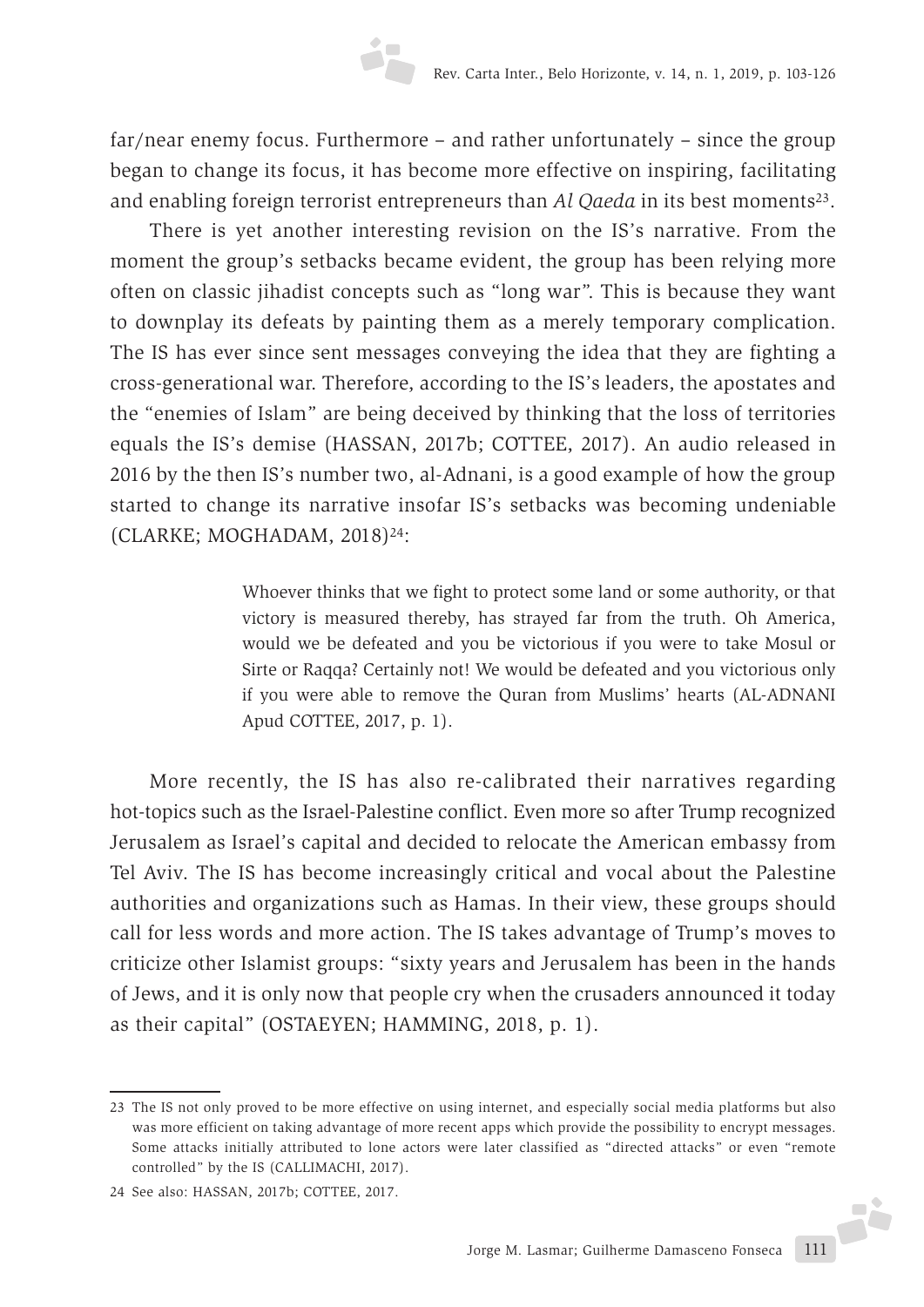Last, but not least, the IS also changed the narratives regarding the tactics it has been forced to implement to survive. One interesting example of this shift lies in its repositioning on whether or not women can actively engage in combat (WINTER; MARGOLIN, 2017)25. While the IS's predecessor groups (AQI and ISI) did extensively use female suicide bombers, the IS and other jihadist groups strictly ruled that women should focus on their roles as mothers and wives instead of becoming fighters. Possibly, the recent setbacks and sharp decrease in its recruitment forced the group to lift its moratorium on women combatants. Recent videos and announcements clearly call women to action<sup>26</sup> (PEARSON, 2017; DEARDEN, 2018; 2017)<sup>27</sup>. However, it is still controversial whether the group has, in fact, lifted the restrictions regarding the role of women in military operation and how much of the discourse is actually implemented on the ground<sup>28</sup>. (COTTEE; BLOOM, 2017). Nevertheless, it is clear that IS has indeed changed its narrative on the discourse level. Considering the significant implications of this change – and regardless if it is only a propaganda strategy or an actual military shift – the debate on the women's role in war is another example of how the IS has been adapting its narratives to survive.

There is no doubt that the virtual arena is one of the main domains in which the IS struggles to maintain its prominence29 and keep alive the idea of an Islamic Caliphate. If, on the one hand, we can verify a relevant decrease of its propaganda

27 See also: WINTER; MARGOLIN, 2017.

i7

<sup>25</sup> See also: PEARSON, 2017; DEARDEN, 2018; 2017.

<sup>26</sup> It is important to highlight that this is a controversial topic. Charlie Winter is one of the analysts who have been extensively researching the IS's propaganda. In a sequence of tweets posted on February 9th on his Twitter account, Winter (2018) outlined an interesting timeline showing the evolution of the IS's messages regarding how the group saw the role of women in combat.

<sup>28</sup> Until September 2017, before witnessing the most recent publications, Cottee and Bloom (2017) were skeptical about an actual shift in terms of ideology. In spite of acknowledging that the IS had already stipulated some very specific situations in which women were allowed to fight – as it can be easily seen in documents such as the al-Khansaa Brigade "manifesto" (AL KHANSAA BRIGADE, 2015) –, the authors seemed to believe that it was more a matter of tactical innovation, or a propaganda strategy to shame wavering male supporters into action, than a true ideological adaptation.

<sup>29</sup> It is also important to emphasize that the IS propaganda is not restricted to online productions. Much, if not most, of the IS's propaganda is primarily designed and implemented for offline purposes. On the ground, many locals interviewed said that the bulk of IS's propaganda efforts were put in face-to-face interactions and written materials such as pamphlets and letters as well as others kinds of campaigns such as intimidation of clerics who oppose the group. To properly address the extent to which the territorial losses will damage the IS's appeal in the region, it is relevant to understand whether off line propaganda will also be damaged to the same degree. Moreover, even the online production decline appears to have been inconsistent, with output levels partially recovering in 2018 probably due to production hubs being relocated (WINTER; INGRAM, 2018).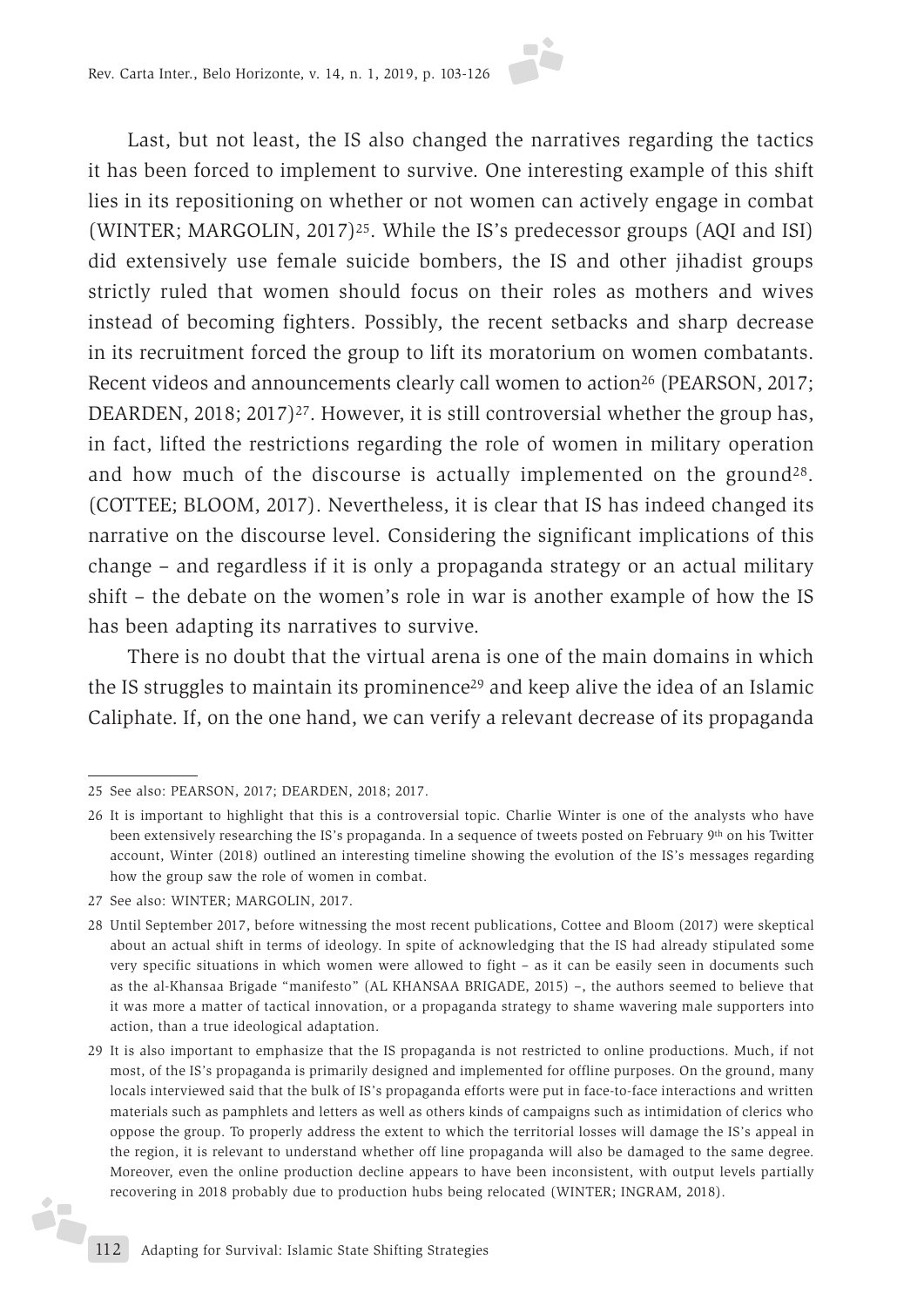output, on the other hand, the IS has long been structuring its networks and adapting its narratives to remain relevant and alive, winning both hearts and minds. However, as argued before, the biggest problem with the idea that the IS will become only a "virtual Caliphate" is that it takes the IS's defeat for granted ignoring how the group has, time and again, proved its resilience and overcame even harder times throughout its history. As we are going to discuss in the next section, there is evidence that the IS has also been changing its military approach in tandem with the reshaping of its propaganda (DEMPSEY, 2018). In fact, hints of a shift in its military strategy – now much more visible – were already present in previous IS's statements dating back to 2016.

# **Going underground…again!**

There is a general agreement amongst analysts who have been following the history of IS and its predecessors<sup>30</sup> that the recent territorial losses do not necessarily imply the defeat and demise of the organization (SPYER, 2018)31. In spite of having lost over 90% of the lands it once controlled, there is a chance that the group might actually not be definitively defeated in neither military nor social/ ideological terms (AL-AZM, 2017)<sup>32</sup>. As will be discussed below, there is some evidence that, following its narrative amends, the IS has also been changing its military strategy. Increasingly, the group is going back to acting underground and progressively relying more on guerrilla tactics and terrorism (SPYER, 2018)33. In some instances, the group seems to be even avoiding combat in order to preserve its manpower to use it in more favorable times<sup>34</sup> (HASSAN, 2017b, AL-AZM, 2017). Therefore, repeating a now familiar cycle of expansion and contraction, it is very

<sup>30</sup> Almost two decades if we take into account that the IS originated with the foundation of the Jama'at al-Tawhid wal-Jihad back in 1999.

<sup>31</sup> See also: CLARKE, 2018; CLARKE; MOGHADAM, 2018; JOSCELYN, 2018; JONES; DOBBINS; BYMAN; CHIVVIS; CONNABLE; MARTINI; ROBINSON; CHANDLER, 2017; DEMPSEY, 2018; HASSAN, 2017a; 2017b; 2017c; BURKE, 2017, BUNZEL, 2016; 2017; COTTEE, 2017; COCKBURN, 2018; 2017; Al-AZM, 2017; MANSOUR; AL-HASHMI, 2017; BAHNEY; JOHNSTON, 2017; ABRAMS, 2017; MESEROLE, 2017; SKY 2017; HASSAN, 2017c.

<sup>32</sup> See also: JONES; DOBBINS; BYMAN; CHIVVIS; CONNABLE; MARTINI; ROBINSON; CHANDLER, 2017; BUNZEL, 2016; 2017.

<sup>33</sup> See also: CLARKE; MOGHADAM, 2018; DEMPSEY, 2018; JONES; DOBBINS; BYMAN; CHIVVIS; CONNABLE; MARTINI; ROBINSON; CHANDLER, 2017; HASSAN, 2017a; 2017b; 2017c.

<sup>34</sup> This strategic and temporary "cease-fire" can be compared to the idea of *Hudna* implemented in certain occasions by islamist groups such as Hamas.J.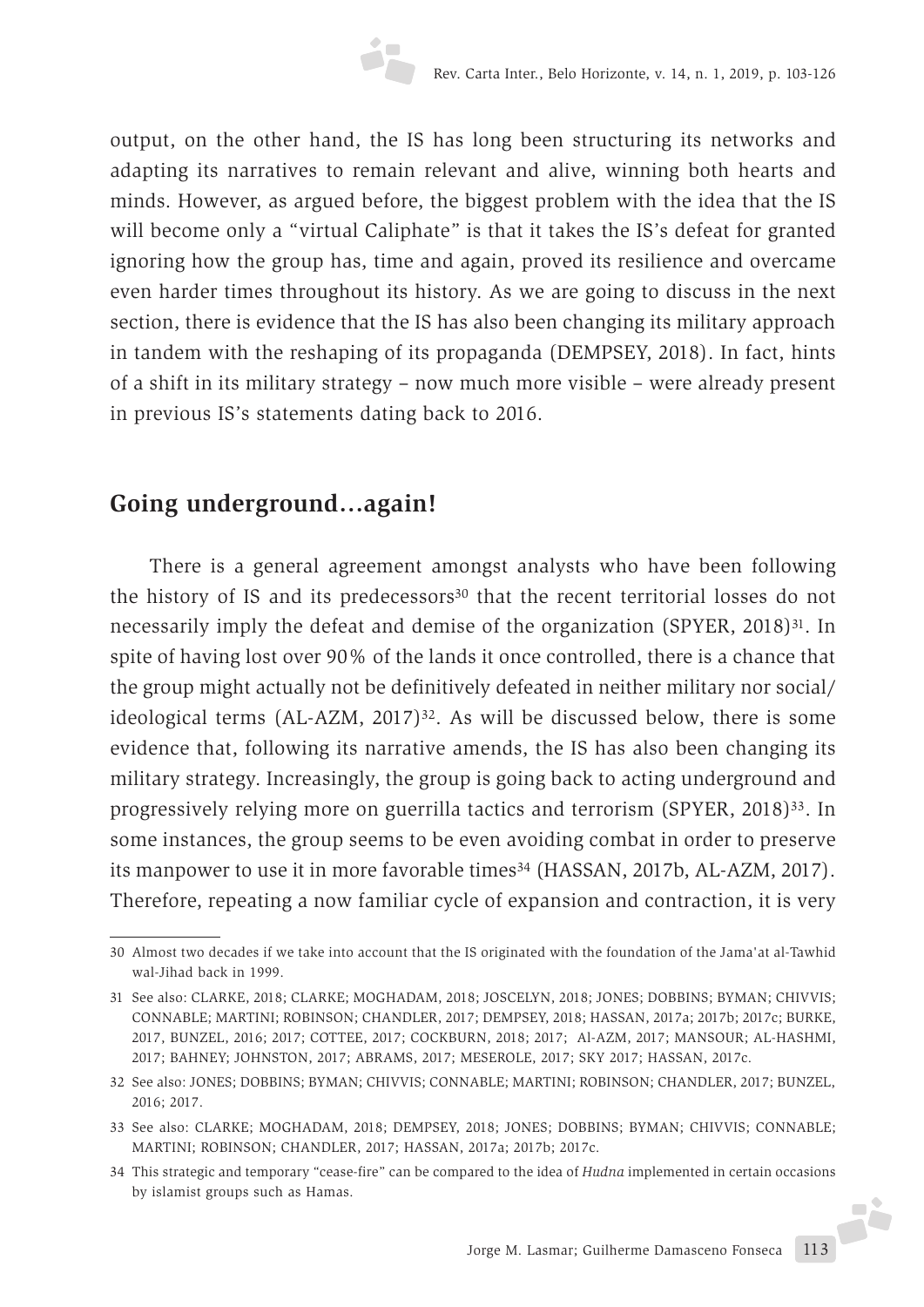likely that the IS will once again act from the shadows of the urban centers and remote areas of desert attempting to preserve some strength while it awaits an opportunity to reemerge (DEMPSEY, 2018)35.

It can be argued that the campaign to destroy the Caliphate started in 2014 has largely achieved its objective. After three and half years, the international coalition and its regional partners were able to recover as much as 90% of the territories that IS once seized (SPYER, 2018; HASSAN, 2017a; 2017b). The flux of foreign fighters to the region was also interrupted, seriously reducing the group's capacity to expand and threat other countries. As mentioned above, the territorial losses also impacted the group's ability to produce propaganda in a large scale. In sum, on can say that the IS is in its weakest moments since 2014 and it no longer represent the same degree of threat (JOHNSTON, 2017)<sup>36</sup>. Nevertheless, although all these statements are true, these accomplishments are not enough to draw any conclusions. Whereas the IS might have been adapting itself to survive, some of the conditions and external events that enable its last resurgence – such as the American withdraw or the Arab Spring – are unlikely to be replicated in the near future (COCKBURN, 2018; ZELIN, 2017).

It is important to remember that the organization has overcome worse periods before. Around 2010, for instance, before the US withdraw, the IS had also almost suffered a total defeat. However, it managed to rise again doing exactly what they seem to be currently doing. Even before 2010, the IS predecessor (named ISI, Islamic state of Iraq) adapted its strategy downsizing and returning to guerilla and terrorism tactics. It avoided open battles against US counterinsurgency and the Sunni tribe forces that had rebelled against the group (CHANDLER, 2017)<sup>37</sup>. The pattern of the recent attacks on the ground seems to support the IS's statements suggesting that it has already contracted in order to preserve its manpower and regroup in a more favorable operational environment (COCKBURN, 2018)38. Although since 2016 the group has been increasingly adopting terrorism and guerrilla tactics in Syria and Iraq, the great mark on the strategic and tactical shifts happened after the liberation of Mosul (CLARKE; MOGHADAM, 2018; HASSAN, 2017b). In the fall of 2016, the IS's leader al-Baghdadi called on IS fighters to fight to death in

<sup>35</sup> See also: HASSAN, 2017a; 2017b; 2017c; BUNZEL, 2017; AL-AZM, 2017.

<sup>36</sup> See also: HASSAN, 2017a; 2017b; BURKE, 2016, BUNZEL, 2016; 2017; COTTEE, 2017; Al-AZM, 2017; MANSOUR; AL-HASHMI, 2017; BAHNEY.

<sup>37</sup> See also: JONES; DOBBINS; BYMAN; CHIVVIS; CONNABLE; MARTINI; ROBINSON; HASSAN, 2017a; 2017b; STERN; BERGER, 2015; WEISS; HASSAN, 2015; BAHNEY; JOHNSTON, 2017.

<sup>38</sup> See also: CLARKE; MOGHADAM, 2018; HASSAN, 2017a; 2017b; BURKE, 2017; BAHNEY; JOHNSTON, 2017.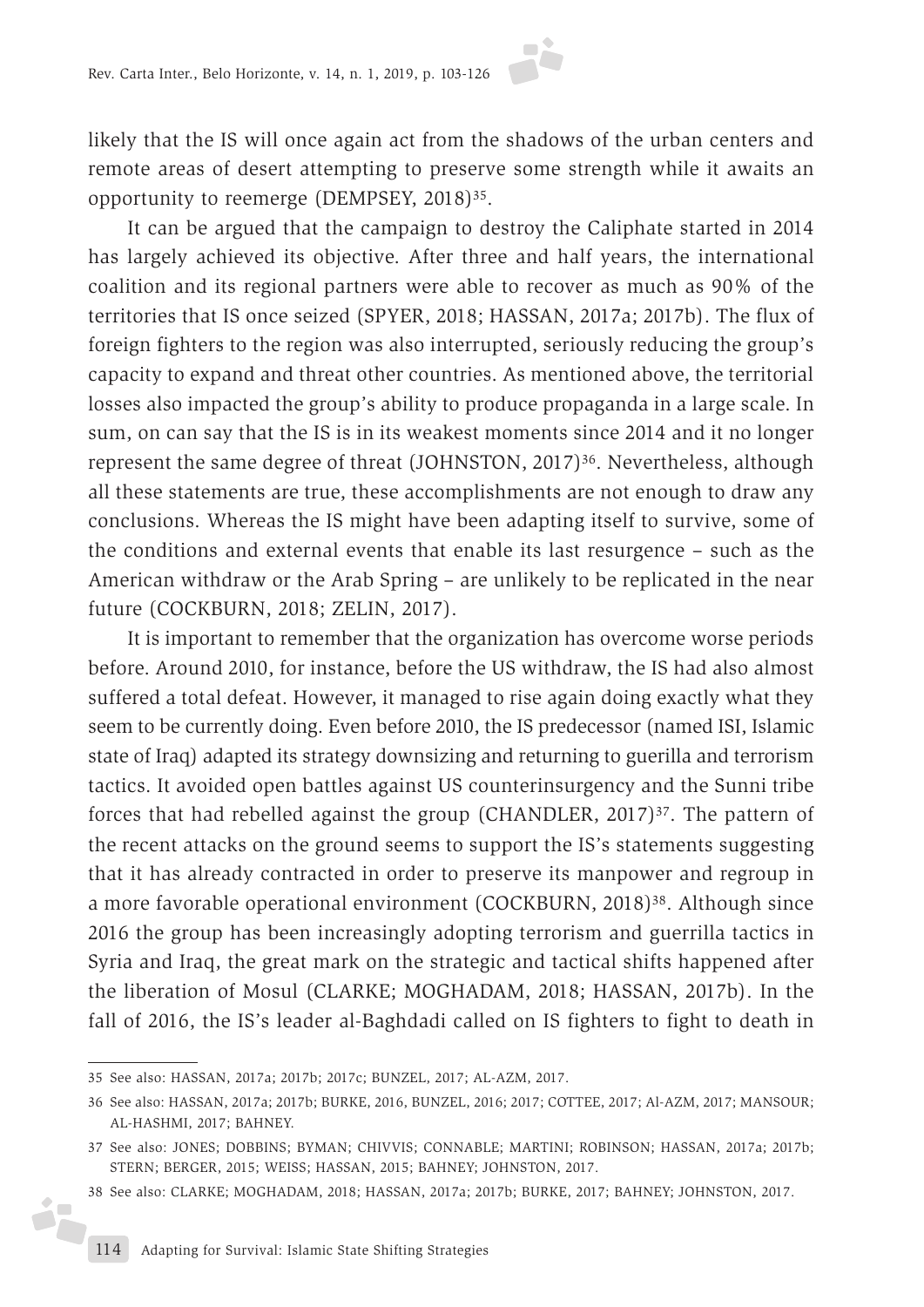order to defend the city. Such a call was strictly obeyed by thousands of people who ended up killed after bloody urban battles and airstrikes that left Mosul in ruins. Since losing its second major urban center, the IS has not again fought to the last man to maintain control of any other city or village, even in crucial areas (HASSAN, 2017b)39. In regions such as Tal Afar and Hawija, hundreds of fighters chose to flee or even surrender rather than resisting the liberation forces. In Raqqa – while most analysts were expecting the same determination displayed in Mosul – hundreds of local IS's fighters seemed to have even struck a deal to be evacuated from the city without being killed (SOMMERVILLE; DALATI, 2017)<sup>40</sup>. Even more surprisingly, the resistance in the Euphrates River area, around towns as such Deir ez-Zor, was low. These towns were once the most important remaining IS base of operations. In summation, recently, IS forces have largely melted away from places rather than openly confronting Iraqi, Syrian and Kurdish forces (COCKBURN, 2018)41. Surely, many factors have contributed to explain why IS's fighters have been vanishing before the battles: loss of morale after the fall of Mosul; the desire of less committed fighters to save themselves, and; the disintegration of part of the group leadership after years of war. Still, the lack of resistance displayed suggests that these withdraws are actually part of an old strategy of dispersing and conserving its manpower in order to adopt a more calculated insurgency (BAHNEY; JOHNSTON, 2017)<sup>42</sup>. Regarding some liberated areas and even zones where the IS never had the full control, such as Baghdad and Diyala Province, the group has been mounting successful terrorist attacks. As it did around 2010, the IS is already working to provoke the Iraqi government to crack down on Sunnis and, thus, cause sectarian strife. The Sunni/Shia opposition in Iraq has been one of the group's core narratives for recruiting locally and forms a strong part of its political legitimacy claims (CLARKE; MOGHADAM, 2018)43. The use of tactics such as hit-and-run strikes as well as assassinations of authorities are increasing at these areas and at the borderlands straddling Iraq and Syria44. This is also

<sup>39</sup> See also: COCKBURN, 2018; 2017, BURKE, 2017; BAHNEY; JOHNSTON, 2017.

<sup>40</sup> See also: HASSAN, 2017b; COCKBURN, 2018; 2017.

<sup>41</sup> See also: CLARKE; MOGHADAM, 2018; HASSAN, 2017b.

<sup>42</sup> See also: JONES; DOBBINS; BYMAN; CHIVVIS; CONNABLE; MARTINI; ROBINSON; CHANDLER, 2017; CLARKE; MOGHADAM, 2018; HASSAN, 2017a; 2017b; COCKBURN, 2018; 2017; BURKE, 2017.

<sup>43</sup> See also: HASSAN, 2017b; BAHNEY; JOHNSTON, 2017.

<sup>44</sup> Interestingly Hassan (2017b) compares what the border between Syria and Iraq means to the IS to what the border between Afghanistan and Pakistan means to the Taliban. According to the author, even though the IS has suggested that it could withdraw to the desert as in the past, its attacks will still focus on urban centers with rural areas as pathways allowing the movement between the two terrains. In this sense, the border region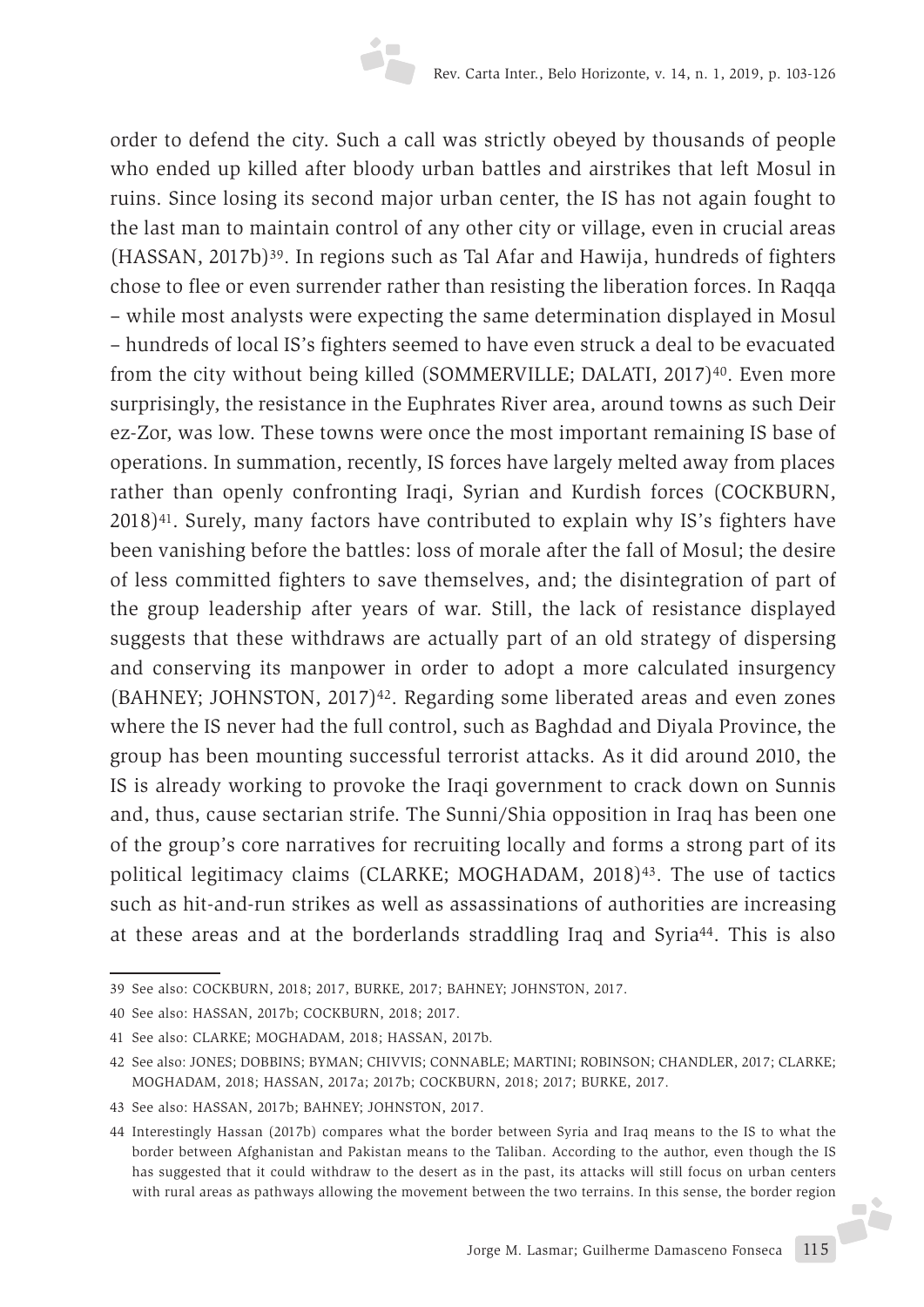important because these attacks are rarely accounted for in official statements related to the progress of the fight against the IS (HASSAN, 2017b). Additionally, the group is already taking advantage of all areas where the geography and social environment is difficult for counterinsurgency operations, such as deserts<sup>45</sup> and certain urban centers and rural areas (HASSAN, 2017b).

Some analysts state that actually this shift is part of a strategy planned around mid 2016. In that occasion, the IS leadership realized that territorial losses were inevitable due to the involvement of Russia and Turkey with the international coalition (DEMPSEY, 2018)<sup>46</sup>. This claim is based on the fact that the IS has been sporadically hinting at this kind of strategic shift since some unclear messages came out in 2016. The speech given by al-Adnani in May 2016, for example, conveyed that the rise and fall of his group was only part of a larger historical flow – as a deliberate process – since the early days of the Iraq war. Therefore, territorial losses would be just a new chapter in which the objective of weakening the enemies would assume other forms. Hence, the propaganda works in tandem with the tactics (DEMPSEY, 2018) increasing the morale of its members with the idea of an organization impossible to be defeated in much the same way as the mythical Phoenix (HASSAN, 2017b). Coincidently or not, after this speech IS's videos and publications such as *Al Naba* increasingly began to portray the desert as the best place to launch its post-Caliphate insurgency<sup>47</sup>. In recent statements, the IS's leaders have explicitly compared the current situation with the dire conditions faced by the group around 2008 and suggested that adopting the same strategy will work now as it did before (BAHNEY; JOHNSTON, 2017)48. In a series of articles published in *Al Naba* in September and October 2017, the group explains why it would be unwise to openly confront military forces that have the continuous support of American and Russian air forces. These articles argued that such enemy's ground forces had as their main objective to expose IS's ground fighters so that they could be targeted by drones and aerial strikes

ó

between the two countries – an area full of desert areas, river valleys, rural towns and small urban centers – will likely be crucial to the IS's strategy as it provides a hospitable environment and strategic sanctuaries.

<sup>45</sup> According to Cockburn (2017), since 2016 the IS has prepared bunkers, weapons caches and food stocks in the deserts and semi-deserts between Iraq and Syria as they did around 2011 in order to prepare for its comeback.

<sup>46</sup> See also: HASSAN, 2017a; 2017b; 2016; BUNZEL, 2017; BAHNEY; JOHNSTON, 2017.

<sup>47</sup> Multiple videos released by the IS reflect the return of the group's insurgency activities in liberated areas using hit-and-run attacks as well as assassinations in order to lower the enemy's morale and spread fear, just like the IS did around 2010 (HASSAN, 2017b).

<sup>48</sup> See also: HASSAN, 2017b.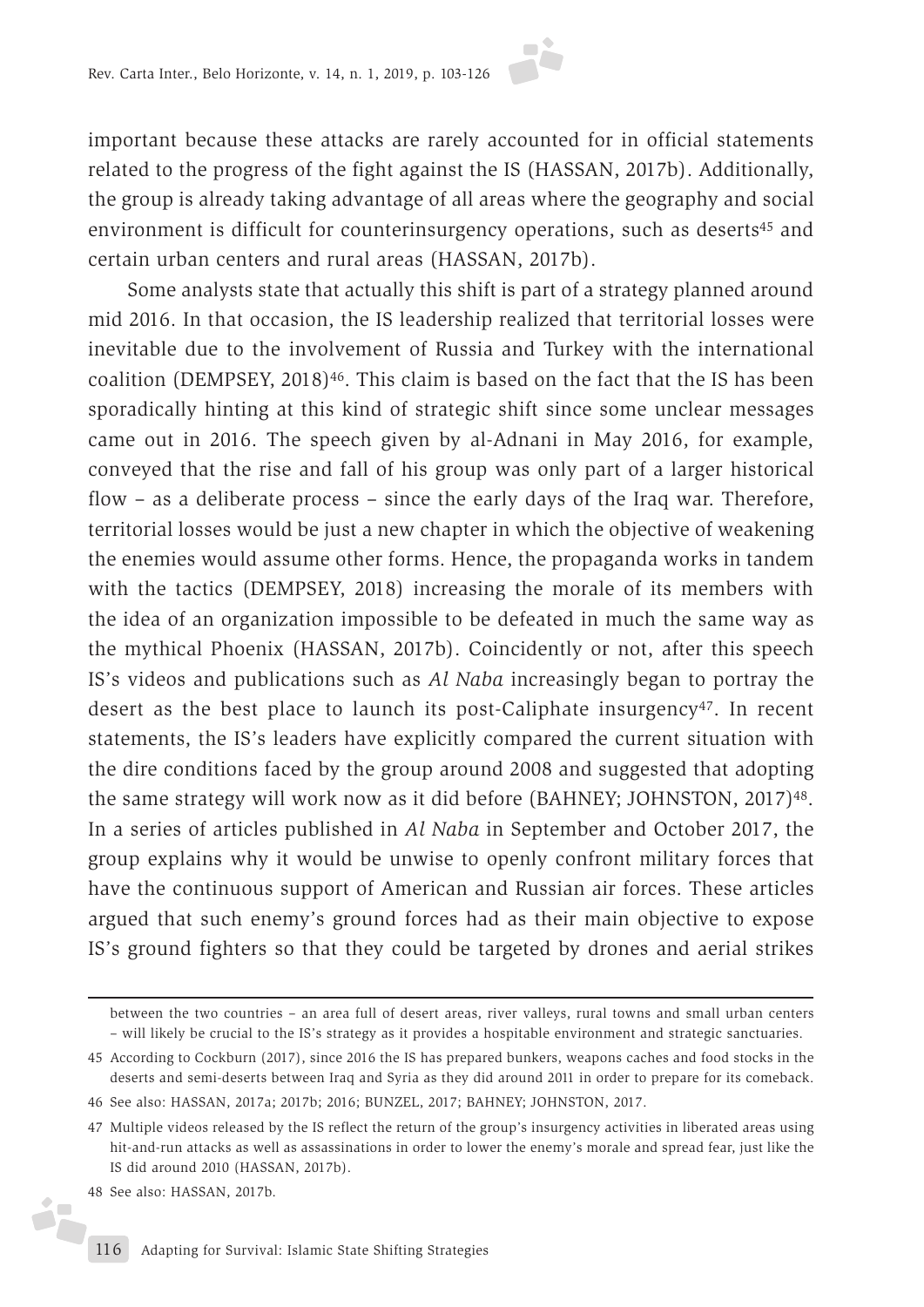(HASSAN, 2017b). According to Hassan (2017b) these statements likely support and reflect the shifts in the IS's strategy after the fall of Mosul<sup>49</sup>.

### **The future of Isis**

Prudence is always warranted when making predictions, perhaps more so when it comes to the Middle East. Although history and current signs of adaptations seem to suggest that the IS could rise again, it is premature to state either its rebirth or its demise. Many intermediary outcomes may take place between these two extremes of the spectrum. Possible future scenarios include the disintegration of the organization (FARAS, 2017); and the appearance of splinters or sub-organizations (which usually are more extreme than their parent organization). A less probable scenario of merger with *Al Qaeda* or other insurgent or terrorist groups; a shift in focus towards other regions such as Libya, Afghanistan, Yemen or Philippines in order to create new sanctuaries, and so on. So far, however, it is hard to identify any other geographical theater exerting the force of attraction that Iraq and Syria have most recently (COOLSAET, 2017).

Altogether, the problems with stating that the IS has already been defeated are threefold. First, and as explained in the previous section, the IS has overcome worse moments before. The second reason why assuming a definitive defeat of IS would be a hasty analysis is that the international coalition may have defeated the organization militarily, but not ideologically, socially or even politically (BURKE, 2017)50. The United States and its partners may claim to have won the war that began in 2014 but they certainly seem to have lost the political and social battles that began much earlier, especially given the evidence that the Sunni communities in both Syria and Iraq feel more hopeless now than ever before (MESEROLE, 2017)51. The coalition has not yet identified any Sunni actors in either country who command broad local legitimacy and, in the absence of effective Sunni governance, it is likely that the population will turn to new, old or rebranded armed militant groups (BUNZEL, 2017)<sup>52</sup>. Furthermore, with many actors posing as victors in

<sup>49</sup> It is important to highlight that even the coalition's US commander, Gen. Joseph Votel, had acknowledged in 2016 that the IS was apparently "reverting in some regards back to their terrorist roots" (HASSAN, 2017b, p.4).

<sup>50</sup> See also: BUNZEL, 2017; HASSAN, 2017a.

<sup>51</sup> See also: BURKE, 2017; HASSAN, 2017a; 2016.

<sup>52</sup> See also: HASSAN, 2016; 2017a; MESEROLE, 2017; AL-AZM, 2017.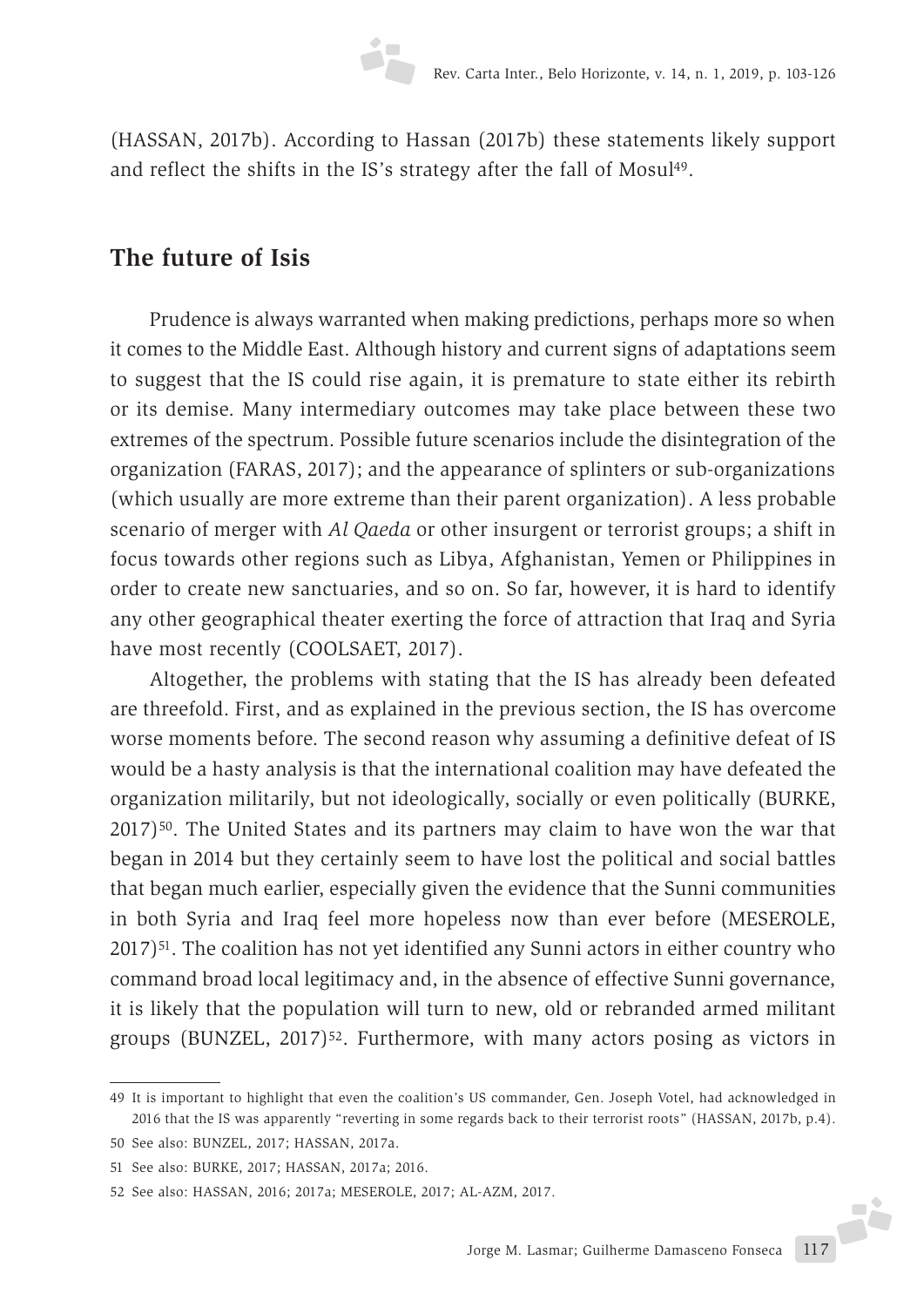the war against the IS – including the Kurds, Iranians, Russians and Turks – and, more importantly – with all of them more concerned with war spoils rather than effective governance, it is fair to expect that most of the ongoing arrangements regarding who will administer the areas once controlled by the IS will engender more instability as well as ethnic and sectarian tensions. All this uncertainty will potentially continue to fuel extremism creating conditions that could eventually warrant the rise of a reincarnated version of the IS in the region (Al-AZM, 2017). Unless this aspect of the war on the IS is acknowledged, Western-backed forces are likely to "keep winning" the same war countless times. Yet whilst they congratulate themselves, as the world has been witnessing since 9/11, entire towns face multiple destructions, their populations suffer and extremism becomes both more widespread and much more deeply entrenched (BURKE, 2017; HASSAN, 2017a). To sum up, the prospects of a new IS resurrection in the Levant depends upon three main factors: 1) the quality of governance and legitimate Sunni leadership in Sunni areas; 2) the continuation of sectarian politics by the Shia dominated central governments of Iraq and Syria; and 3) the capacity to rebuild Sunni majority towns destroyed in the war against IS, either through external assistance or through initiatives undertaken by local institutions (BAHNEY; JOHNSTON, 2017). If these issues remain unresolved, they could potentially enable the IS to continue using its preferred tactics of insurgency and terrorism, which would in turn undoubtedly provoke a harsh government response against local Sunni communities that are perceived to provide legitimacy to the organization. The danger thus lies in potentially engendering a cyclical pattern of violence and retribution, which would make conflict resolution in the region even more difficult, if not downright impossible (BAHNEY; JOHNSTON, 2017; HASSAN, 2017a).

A third reason as to why it is too early to state whether or not the IS has already been defeated is related to its finances. Only two years ago, the organization was regarded as one of the wealthiest terrorist group in existence. Its funding was derived from a variety of sources ranging from levying taxes and human trafficking to the export of commodities such as oil and blood antiquities (AL TAMIMI, 2015)53. Much of its revenue was contingent upon its control over vast tracts of territory across Iraq and Syria. In the recent months the IS has lost considerable swarths of areas it previously dominated and concomitantly an estimated 80% of its funds (MANSOUR; HASHIMI, 2018a; 2018b). In addition, the United States

ó,

<sup>53</sup> See also: FATF, 2015; STERN; BERGER, 2015; BARRETT, 2014.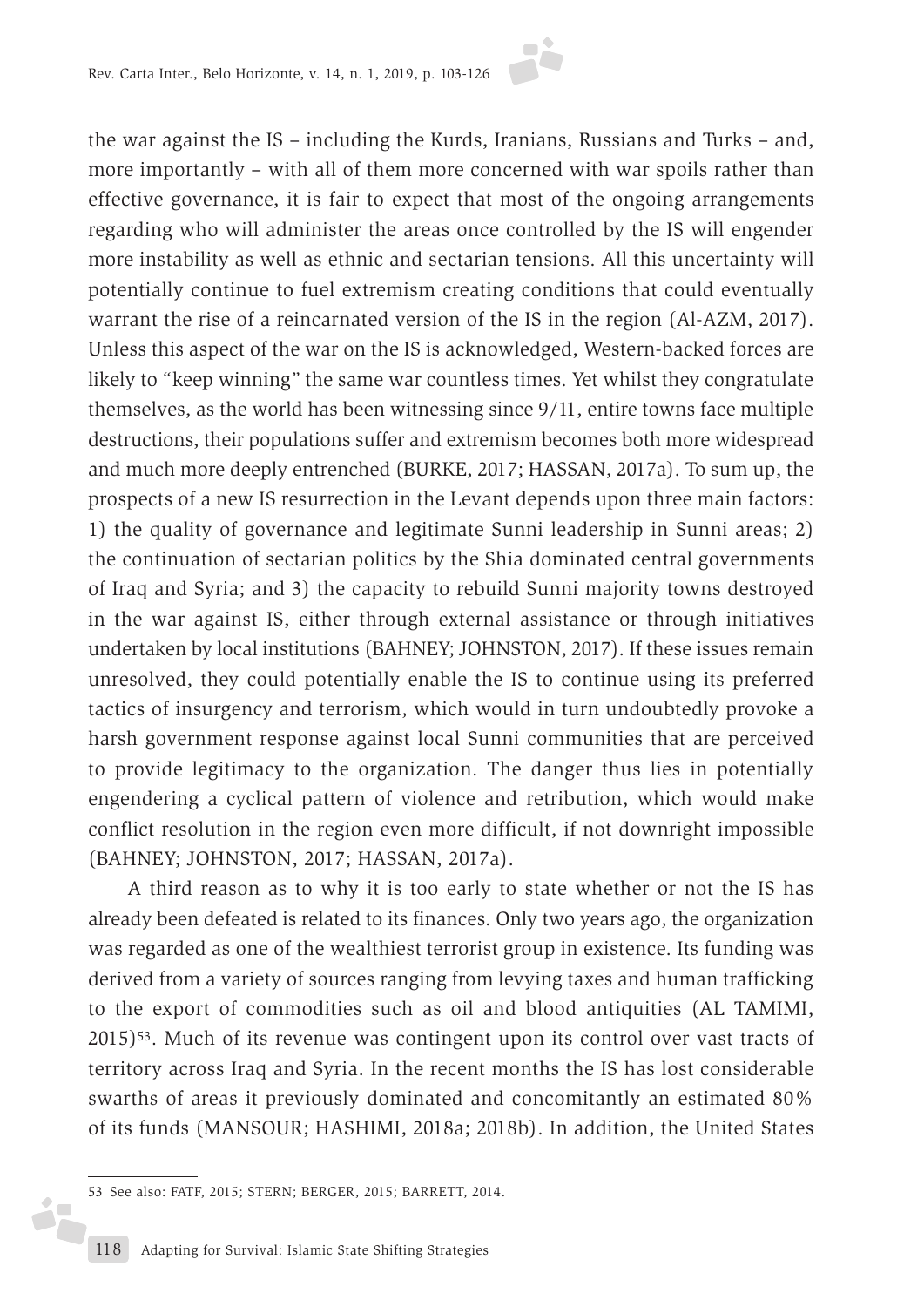and its allies undertook an aerial bombing campaign striking not only revenuegenerating locations but also warehouses, caches and trucks holding IS cash. Still, some analysts continue to believe that this damage is not enough to undermine IS's capacity to finance and organize a dangerous insurgency (MANSOUR; HASHIMI, 2018a; 2018b; 2017; HAID, 2017). One of the problems seems to be that, as is the case with its ongoing tactical innovations54 and narrative adaptations, not much attention is being paid to how the IS's economic practices are also evolving. This pattern of evolution in all three fields is effectively enabling the group to rapidly adjust to its significant losses on the ground. It is important to note that while territorial losses jeopardize the IS's sources of revenue on the one hand, they also generate tremendous opportunities for financial innovation and evolution thanks to the existence of a 'war economy' (EUROPEAN PARLIAMENT, 2017)<sup>55</sup>.

Mansour and Hashimi (2018a; 2018b) argue that, according to their Iraqi government sources, the IS has smuggled an estimated 400 million dollars out of Iraq and Syria during its recent retreat. Apart from the "*hawala* system"56 that has been used to transport cash outside the Caliphate (HAID, 2017), it has been reported that since 2016 the group is using the cash looted from Mosul as well as that earned from its diverse funding sources to speculate on international stock markets. Evidence suggests that much of its money was wired to Jordanian banks and could be re-introduced into the Iraqi financial system (i.e. the white market) via Baghdad or even through "*hawala*" (FREEMAN, 2016)57. The group has also already heavily invested in the Iraqi market via legitimate businesses, relying on middlemen who are inspired not by the IS's ideology but by the prospect of economic gain (MANSOUR; HASHIMI, 2018a; 2018b; 2017; HAID, 2017). Many of these middlemen are tribal leaders or businessmen with clean records who can easily hide their links to the organization. According to analysts, the IS's *modus operandi* involves providing a sum of cash to these middlemen who then invest it in a business enterprise – for instance, car dealerships, electronic shops or pharmacies and small exchange houses – and the group then simply takes a cut from the profits accrued. These sorts of enterprises typically do not require formal qualifications or high investments and tend to be cash-intensive. As a result, they

<sup>54</sup> On terrorist groups' innovation, see SINGH, 2016.

<sup>55</sup> See also: MANSOUR; HASHIMI, 2018; 2017; HAID, 2017; EMERSON, 2018.

<sup>56</sup> *Hawala* denotes "in the care of" in Hindi. This popular way of transmitting cash across state boundaries does not involve any formalised movement of money. Thus, there is no way to trace the transaction.

<sup>57</sup> See also: EUROPEAN PARLIAMENT, 2018; HAID, 2017.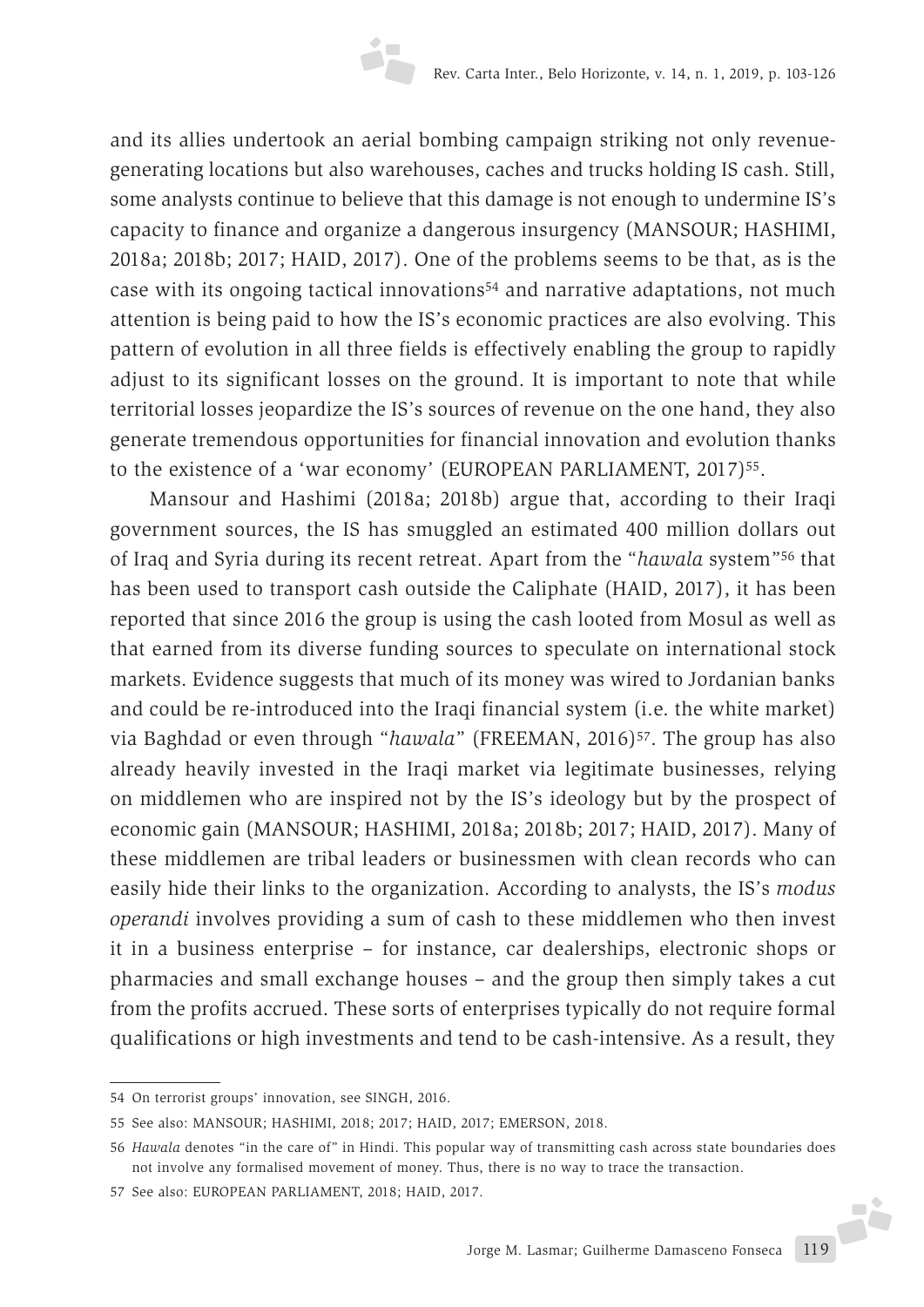are particularly attractive to terrorist groups because cash intensive businesses are characterised by high-volume, low-value transactions, often with lax financial oversight, which can be easily manipulated to hide gains and/or co-mingle with illegal assets (FATF, 2015; SINGH; LASMAR, forthcoming).

On the other hand, and at the other end of the spectrum, a resurrection by the IS would be more difficult feat to accomplish than the last time because local, regional and international forces supposedly would not make the same mistakes. In other words, whilst undoubtedly the IS has learned since the American intervention of Iraq in 2003, most of its enemies have also grasped how the organization tends to behave during unfavorable periods (COCKBURN, 2018). Furthermore, even those Sunnis who once welcomed the rule of the IS has learnt from experience that the tyranny of the IS can be worse than that of previous leaders, suggesting that these communities would be less likely to view the group as the lesser of two evils a second time (COCKBURN, 2018). Moreover, analysts like Zelin (2017) also highlight the many differences between the current overall circumstances and the environment that existed in the region in 2013-2014, which makes it highly unlikely that the IS would be able to once again dominate territory to the extent, and at the pace, that it did previously. It seems more likely that the IS's current territorial swarth will dissolve into a series of unconnected strongholds rather than the large swaths of land it once dominated. As stated previously, the fortuitous sequence of events that enabled the rise of IS after 2011 such as the American military withdraw from Iraq, the Arab Spring or massive operations such as "Breaking the Walls"<sup>58</sup> are unlikely to occur again.

Furthermore, the region is unlikely to receive a massive flow of foreign fighters as it did in the 2012-2015 period, not only because their countries of origin have already implemented new legal regimes in order to impede the recruitment of potential volunteers but also because neighboring Turkey has cracked down on foreign fighter movement through its territories. Without the same scale of foreign recruitment, the IS will have less potential manpower (ZELIN, 2017). According to Zelin (2017) another difference would be that regional Shia forces, under expanding Iranian influence, will not tolerate any visible efforts by the IS

i,

<sup>58</sup> During the American counterinsurgency campaign against the IS predecessor (ISI), the US and Iraq governments arrested most of the captured group's members in just a few prisons. This allowed the IS to both recruit new members in prison as well as to keep their ideology alive. Later, between 2011 and 2014, the IS stormed Iraqi jails in operations, such as "Breaking the Walls" and filled its ranks with thousands of freed inmates that were hardcore jihadists and veteran insurgents.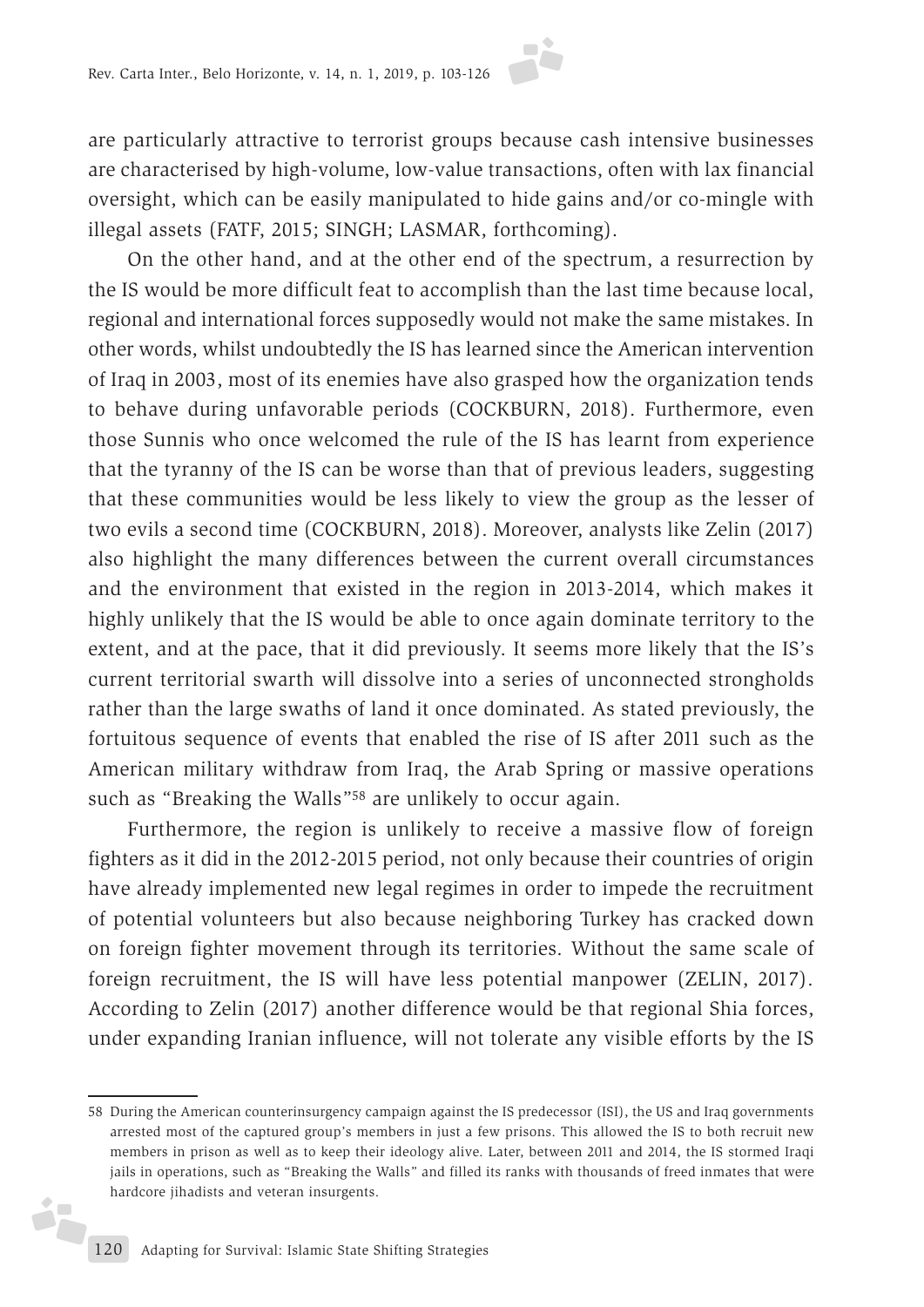to reconsolidate and rebuild in the Levant, making future territorial gains by the group more difficult to both achieve and/or sustain (ZELIN, 2017). The ground in Syria is also now much less favorable to the IS since, unlike in 2011, the group now faces a multitude of new actors in the region (e.g. Russia and Turkey), which, once again, makes it more difficult to conquer territory and/or recruit local Sunnis than it has in the past (ZELIN, 2017). Lastly, Coolsaet (2017) points out that prediction exercises often tend to overestimate the capacity of jihadist groups to survive significant setbacks, especially given that in times of crises terrorist leadership is more inclined to be preoccupied with its own survival rather than organizational integrity, as was seen with Al Qaeda's core immediately post-9/11 for instance.

The future of the IS or the appearance of a successor depends much more on local politicians and institutions rather than measures implemented by world and regional powers intervening in Syria and Iraq. Still, some external assistance may well be necessary to strengthen Iraqi institutions thereby preventing other insurgent/militant actors from filling any vacuum left by the IS (JOSCELYN, 2018; SKY, 2017). Just as the 2010 Iraqi elections exerted a significant impact upon the group's rebirth in the post-2011 period, the presidential elections due to be held in 2018 also represent a critical turning point for the future of Sunni extremism in Iraq. The chances of an IS resurgence is more likely if Iraq once again fails to achieve effective Sunni political representation and a more inclusive government (JOSCELYN, 2018; SKY, 2017). In short, the territorial defeat of IS should not lull the United States and other powers into a false sense of security with the concomitant danger of military and political disengagement (HASSAN, 2015b)<sup>59</sup>. One of the key problems of the current administration in Washington is that it seems determined to disengage from the region, especially given that the 2018 National Defense Strategy appears to have shifted the United States' focus from terrorism to what appears to be long-term strategic competition with countries like Russia and China<sup>60</sup> (JOSCELYN, 2018). Even though the future of the region is heavily dependent upon local actors and their capacity to rebuild effective political and social institutions, diplomatic efforts by the US and the international community can still play an important role in enabling more inclusive and less sectarian politics and thus help to undercut extremism and instability in the region.

<sup>59</sup> See also: JOSCELYN, 2018; SKY, 2017; WEISS, HASSAN, 2015 c.

<sup>60</sup> Recently, president Trump has also talked about an American withdraw from Syria and Iraq.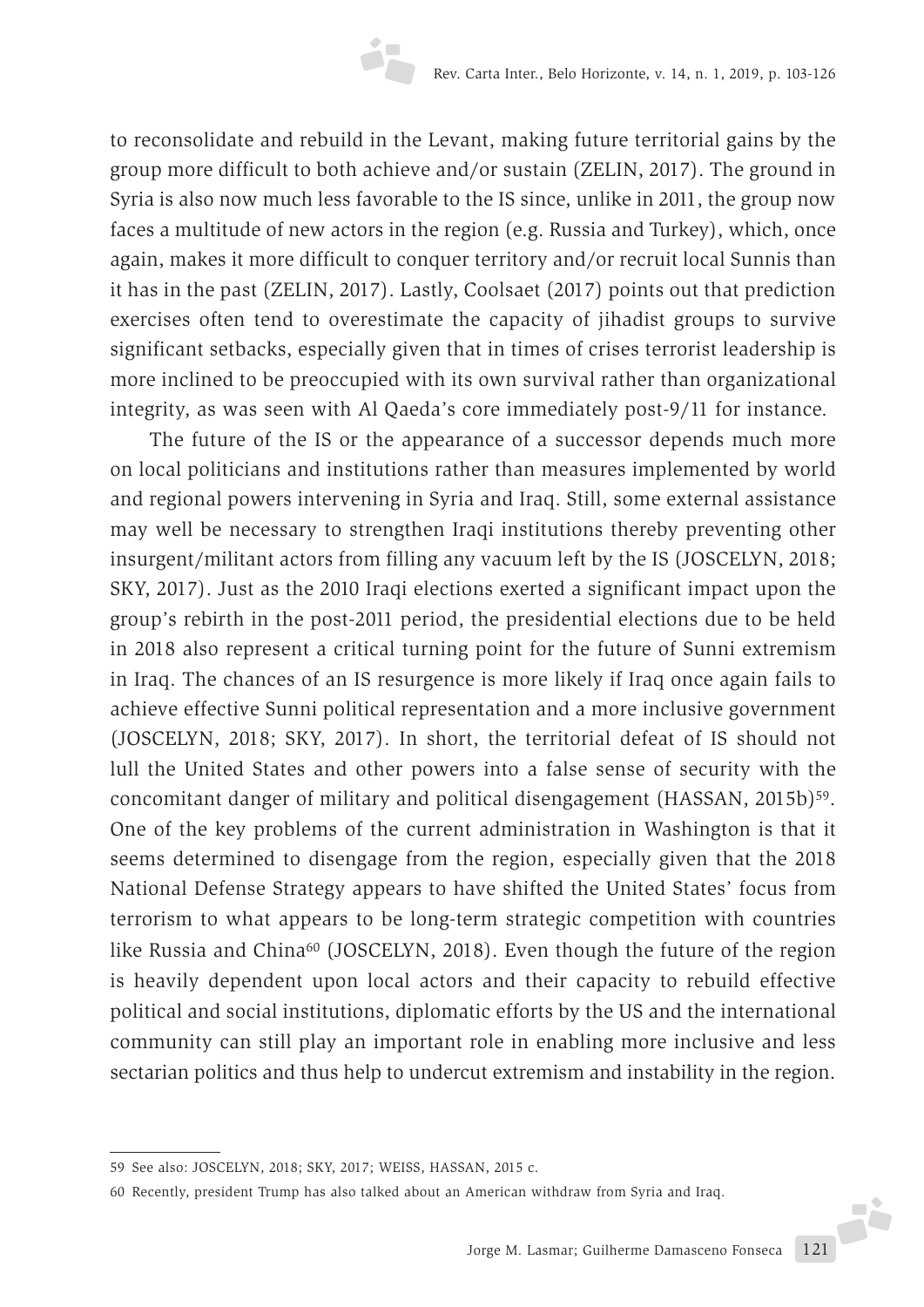

So far, the campaign to destroy the Caliphate project is questionably successful even though the international coalition and its regional partners have largely recovered almost all the land the IS once controlled. The campaign also successfully interrupted the massive flow of foreign fighters to the IS and other regional Islamist groups. As described above, these territorial losses also negatively impacted the IS propaganda output. Thus, one can argue that the IS is at its weakest since 2014 (HASSAN, 2017a; 2017b)<sup>61</sup>. Nevertheless, there is much evidence that the group is already adapting to survive, especially in what regards its propaganda and military tactics.

This is also true in another important battlefield: the internet. The IS has been recalibrating its on-line narrative on a variety of issues ranging from new understandings about the women's role in combat to an increased focus on "external terrorist operations" in order to keep its ideology alive. It is important to understand that due to its decentralized and flexible network of informal disseminators, the group ideology will likely remain alive online despite all the efforts to curb its propaganda and output. However, the survival of an idea of a virtual Caliphate is as dangerous as the existence of a territorial Caliphate. The danger lies in believing that the current military defeats of the IS in Iraq and Syria necessarily equals to a permanent military, social and political demise of the group. In fact, as argued here, there are strong evidences that the IS has long prepared for surviving a loss of territory by morphing, adapting, and returning to low-intensity warfare tactics such as terrorism, assassinations and hit-and run attacks. It is important to remember that this would not be the first time the IS adopted this *modus operandi*.

However, we argue that predicting either the demise or the survival of the IS is still a premature endeavor. The current scenario on the ground is starkly different from 2011 when many believed the group was defeated. When predicting the future of the IS in the region it is necessary to acknowledge that it will be heavily impacted, first and foremost, by Syria and Iraq's ability to not only develop their political and social institutions but also address Sunni and Shia grievances in their respective territories. Furthermore, the role of ideology cannot

i7

<sup>61</sup> See also: BURKE, 2016, BUNZEL, 2016; 2017; COTTEE, 2017; Al-AZM, 2017; MANSOUR; AL-HASHMI, 2017; BAHNEY; JOHNSTON, 2017.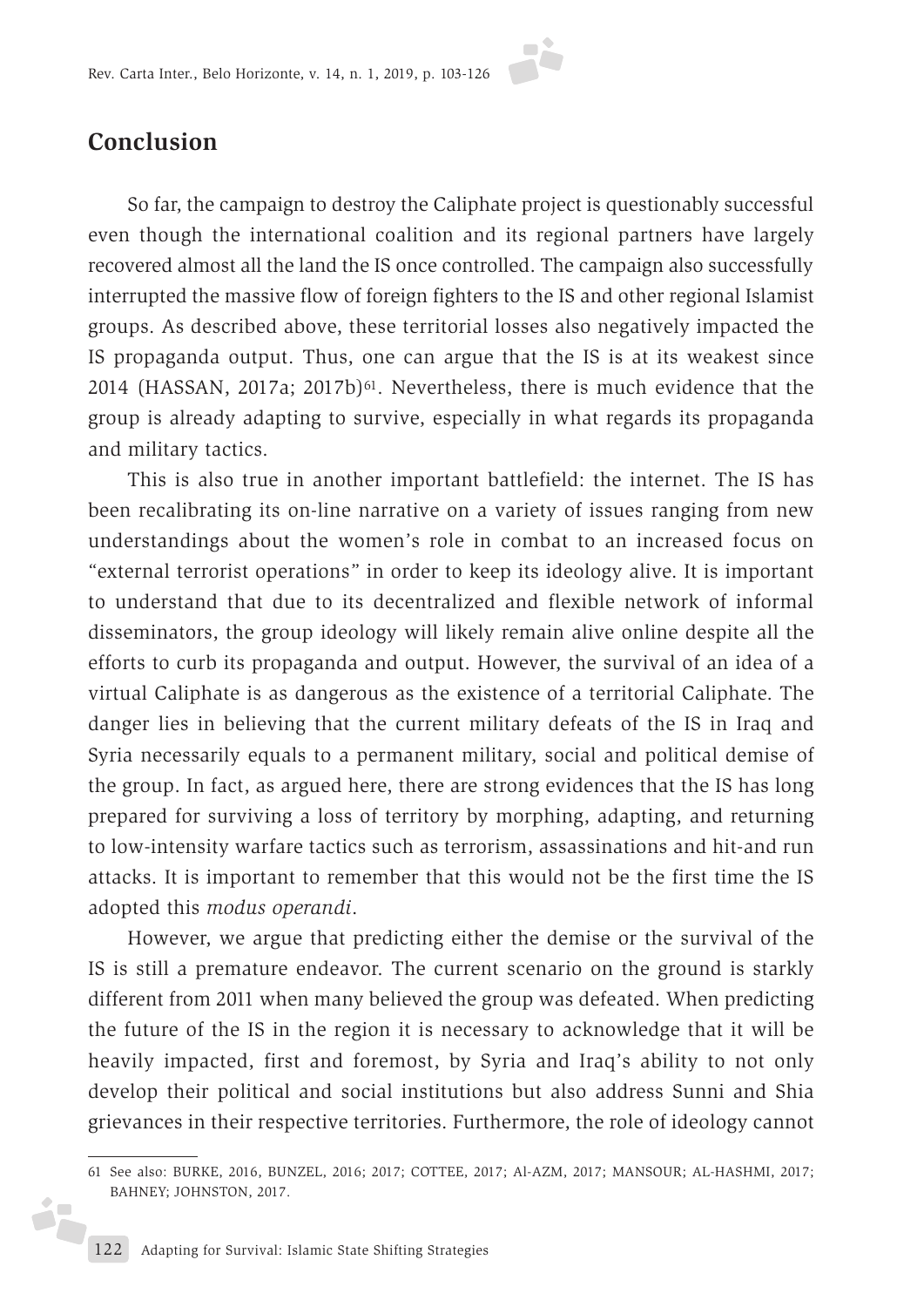be understated. Indeed, unless and until Iraq, Syria as well as intervening countries and international society are unable to understand both the power of ideologies as well as that the fact that the existence of the IS and similar groups are symptoms of deeper local problems rather than the cause, the challenges in the region will persist. This is significant because, as Sky says, "what happens in Iraq, does not stay in Iraq" (SKY, 2017, p. 1).

## **References**

- ABRAMS, Elliot. The United States Can't Retreat From the Middle East. *Foreign Policy*, 20 November, 2017.
- ALI, Mah-Rukh. *Isis and Propaganda: How ISIS Exploits Women*. Oxford: Reuters Institute for the Study of Journalism, 2015.
- AL TAMIMI, Aymenn J. Unseen Islamic State Financial Accounts for Deir az-Zor Province. *Jihadology*, 5 October, 2015.
- BAHNEY, Benjamin; JOHNSTON, Patrick B. ISIS Could Rise Again**.** *Foreign Affairs*, 15 December, 2017.
- BARRETT, Richard. *The Islamic State*. New York: The Soufan Group, 2014.
- BUNZEL, Cole. The Islamic State Will Survive. *Foreign Policy*, 10 July, 2017.
- BUNZEL, Cole. Islamic state of Decline: Anticipating the Paper Caliphate. *Jihadica*, 15 June 2016.
- BURKE, Jason. Rise and fall of ISIS: Its Dream of a Caliphate is over. *The Guardian*, 21 October 2017.
- CALLIMACHI, Rukmini. Not 'Lone Wolves' After All: How ISIS Guides World's Terror Plots From Afar. *New York Times*, 4 February, 2017.
- CLARKE, Colin. How ISIS is Transforming. *The RAND Blog*. 2016.
- CLARKE, Colin; WINTER, Charlie. The Islamic State may be Falling, but Its Strategic Communications Legacy Is Here to Stay. *War on the Rocks*, 17 August, 2017.
- CLARKE, Colin; MOGHADAM, Assaf. Mapping Today's Jihadi Landscape and Threat. *ORBIS FPRI's Journal of World Affairs*, May 2018.
- COCKBURN, Patrick. Preview 2018: After a String of Defeats in Iraq and Syria what 2018 Means for ISIS. *Independent*, 1 January 2018.
- COCKBURN, Patrick. ISIS Is Facing Near Total Defeat in Iraq and Syria But It Has Been Beaten and Come Back Before. *Independent*, 11 October. 2017.
- COCKBURN, Patrick. *The Rise of Islamic State: ISIS and the New Sunni Revolution*. New York: Verso, 2015.

Jorge M. Lasmar; Guilherme Damasceno Fonseca 123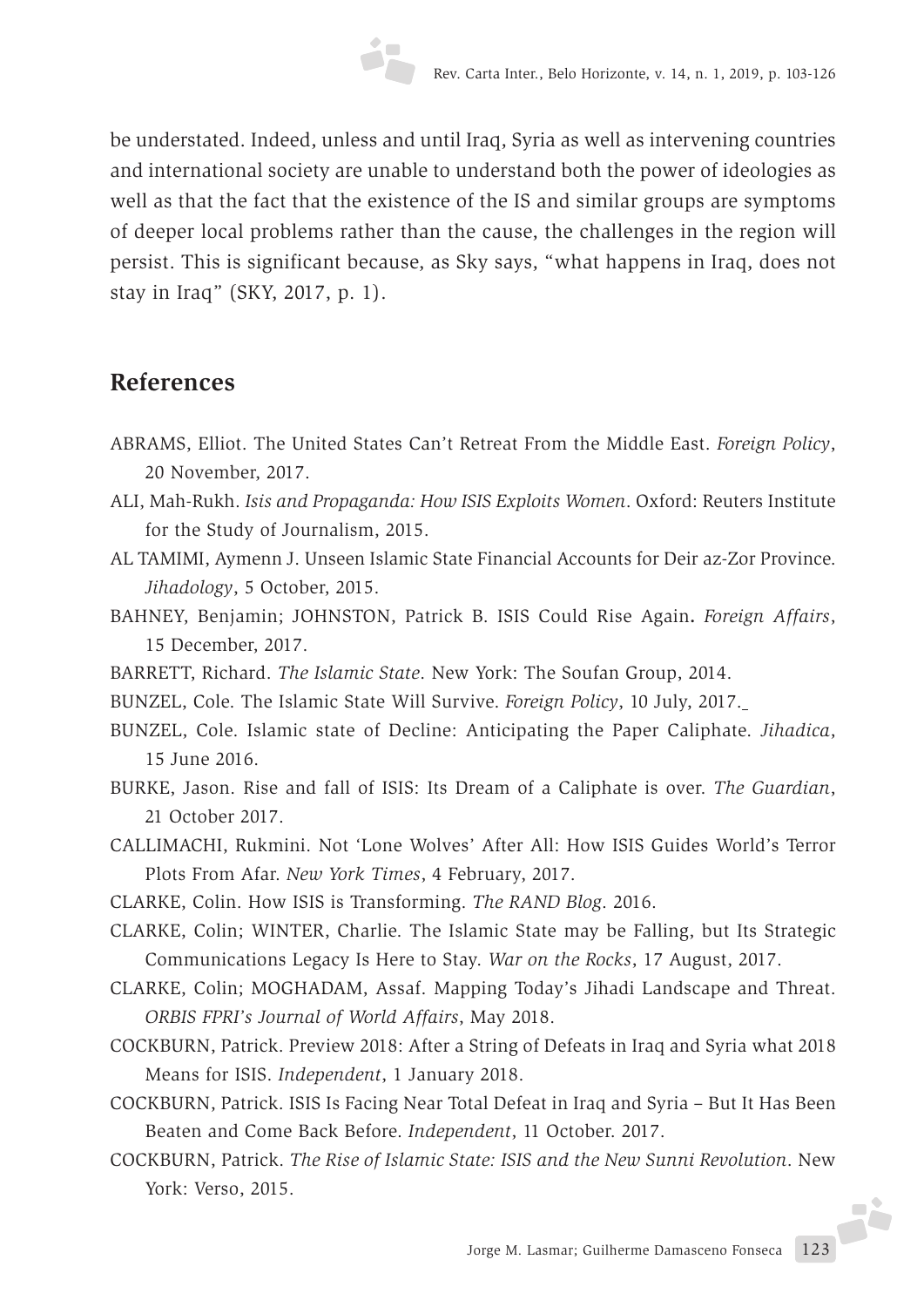COOLSAET, Rik. *Anticipating the Post-Daesh Landscape*. Brussels: Egmont, 2017.

COTTEE, Simon. ISIS Will Fail, but What About the Idea of ISIS? *The Atlantic*, 23 March 2017.

- COTTEE, Simon; BLOOM, Mia. The Myth of the ISIS Female Suicide Bomber. *The Atlantic*. 8 September. 2017.
- DEARDEN, Lizzie. ISIS Calls on Women to Fight and Launch Terror Attacks for First Time. *Independent*, 6 October. 2017.
- DEARDEN, Lizzie. ISIS Propaganda Video Shows Women Fighting for First Time Amid Desperation to Bolster Ranks**.** *Independent*, 8 Feb. 2018.
- DEMPSEY, Michael P. How ISIS' Strategy is Evolving. *Foreign Affairs*, 18 January 2018.
- DERRIDA, Jacques. Letter to A Japanese Friend, in WOOD, David and BERNASCONI, Robert (eds.) *Derrida and Différance*, Warwick: Parousia, 1983.
- FINANCIAL ACTION TASK FORCE (FATF). *Financing of the Terrorist Organisation Islamic State in Iraq and the Levant (Isil)*. Paris: Financial Action Task Force, 2015.

FREEMAN, Colin. Islamic State Earning Millions by Playing the Stock Market. *The Telegraph*, 02 march 2016.

- GAMBHIR, Harleen K. *Dabiq: The Strategic Messaging of the Islamic State.* Washington: Institute for the Study of War, 2016.
- GARTENSTEIN-ROSS, Daveed; BARR, Nathaniel; MORENG, Bridget. *The Islamic State's Global Propaganda Strategy*. The Hague: International Centre for Counter-terrorism, 2016.
- JONES, Seth G.; DOBBINS, James; BYMAN, Daniel; CHIVVIS, Christopher; CONNABLE, Ben; MARTINI, Jefrey; ROBINSON, Eric; CHANDLER Nathan. *Rolling Back the Islamic State*. Santa Monica: RAND, 2017.
- JOSCELYN, Thomas. ISIS Hasn't defeated. *Long War Journal*, 22 February. 2018.
- HAID, Haid. How the Economic Model of ISIS evolves Post-Caliphate**.** *Syria Deeply*, 17 July. 2017.
- HASSAN, Hassan. The Islamic State After Mosul. *New York Times*, 24 October 2016.
- HASSAN, Hassan. Down But not Out: ISIL will Regroup and Rise Again. *The National, 25* December, 2017a.
- HASSAN, Hassan. Insurgents Again: The Islamic State's Calculated Reversion to Attrition in the Syria-Iraq Border Region and Beyond. *Sentinel* v. 10 n. 11, p. 1-8, 2017b.
- HASSAN, Hassan. Its Dreams of a Caliphate are gone. Now ISIS Has a Deadly New Strategy. *The Guardian*, 31 December. 2017c.
- HUME, Tim. ISIS and the Taliban compete to kill the most people in Afghanistan. *Vice News* 29 January, 2018.
- KHALIL, Lydia; SHANAHAN, Rodger. *Foreign Fighters in Syria and Iraq: The day After*. Sydnei: Lowy Institute for International Policy, 2016.
- LASMAR, Jorge M.; FONSECA, Guilherme D. *Passaporte Para o Terror: Os Voluntários do Estado Islâmico*. Curitiba: Appris, 2017.

é,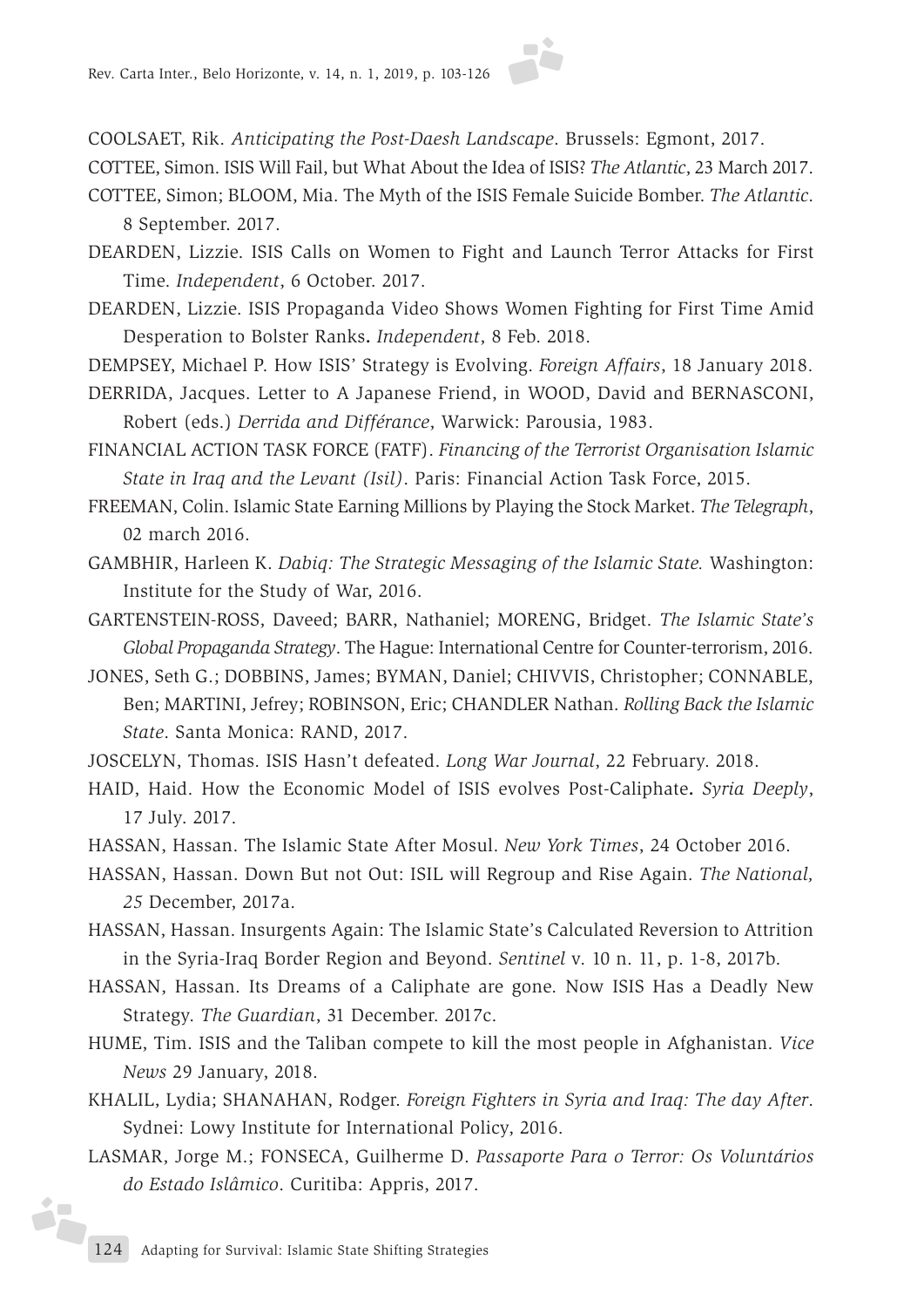- MANSOUR, Renad; AL-HASHIMI, Hisham. ISIS Is Still in Business. *Chatham House Expert Comments*, 17 January. 2018a.
- MANSOUR, Renad; AL-HASHIMI, Hisham. ISIS Inc. *Foreign Policy*, 16 January, 2018b.

MANSOUR, Renad; AL-HASHIMI, Hisham. ISIS and the New War Economy. *Chatham House Expert Comments*, 8 June, 2017.

McCANTS, William. *The ISIS Apocalypse: The History, Strategy, and Doomsday Vision of the Islamic State*. New York: St. Martin's Press, 2015.

MESEROLE, Chris. *Raqqa Has fallen. Has ISIS?* Washington: Brookings Institution, 2017.

NAPOLEONI, Loretta. *The Islamist Phoenix: The Islamic State (ISIS) and the Redrawing of the Middle East*. New York: Seven Stories Press, 2015.

OSTAEYEN, Pieter Van and Tore Hamming. Jihadists respond to Trump: 'In al-Quds we meet'. *Stratejik Bakış*, 3 February, 2018.

PEARSON, Elizabeth. Why ISIS Female Suicide Bombers Mean the End of the Caliphate Dream. *Newsweek*, 18 July, 2017.

RAFIK, Haras, MALIK, Nikita. *CALIPHETTES: Las Mujeres, Objeto y Sujeto de la Llamada de DAESH*. London: Quilliam Organization, 2015.

SALTMAN, Erin M.; SMITH, Melanie. *"Till Martyrdom Do Us Part"- Gender and the ISIS Phenomenon*. London: Institute for Strategic Dialogue, 2015.

SINGH, Rashmi. A Preliminary Typology Mapping Pathways of Learning and Innovation by Modern Jihadist Groups. *Studies in Conflict & Terrorism*, v. 40 n. 7, 2016, pp. 624-644. SINGH, Rashmi; Lasmar, Jorge M. *Understanding Terrorism.* London: Routledge, Forthcoming.

SKY, Emma. Mission not Accomplished in Iraq. *Foreign Affairs*, 16 October, 2017.

SOMMERVILLE, Quentin; DALATI, Riam. Raqqa's Dirty Secret. *BBC*, November, 2017. SPYER, Jonathan. Welcome to Syria 2.0*. Foreign Policy*, 25 January, 2018.

- STERN, Jessica; BERGER, J.M. *ISIS: The State of Terror.* New York: Happer Collins Publishers Inc., 2015.
- TARRAS-WAHLBERG, Louisa. *Promises of Paradise? A Study on Official ISIS Propaganda Targeting Women*. Master thesis in Political Science with a focus on Security Policy, Department of Security, Strategy and Leadership. Swedish Defence University. May 2016.
- VALLEE, Charles. *Digital Jihad: Al-Qaeda and the Islamic State -Dabiq vs. Inspire*. Herzilia: International Institute for Counter-Terrorism, 2015.
- WEISS, Michael; HASSAN, Hassan. *ISIS: Inside the Army of Terror*. New York: Regan Arts, 2015.

WARRICK, Joby**.** *Black Flags– The Rise of ISIS*. New York: Penguin Random House, 2015.

- WINTER, Charlie. *The Virtual 'Caliphate': Understanding Islamic State's Propaganda Strategy.* London: Quilliam, 2015a.
- WINTER, Charlie. *Documenting the Virtual Caliphate.* London: Quilliam, 2015b.